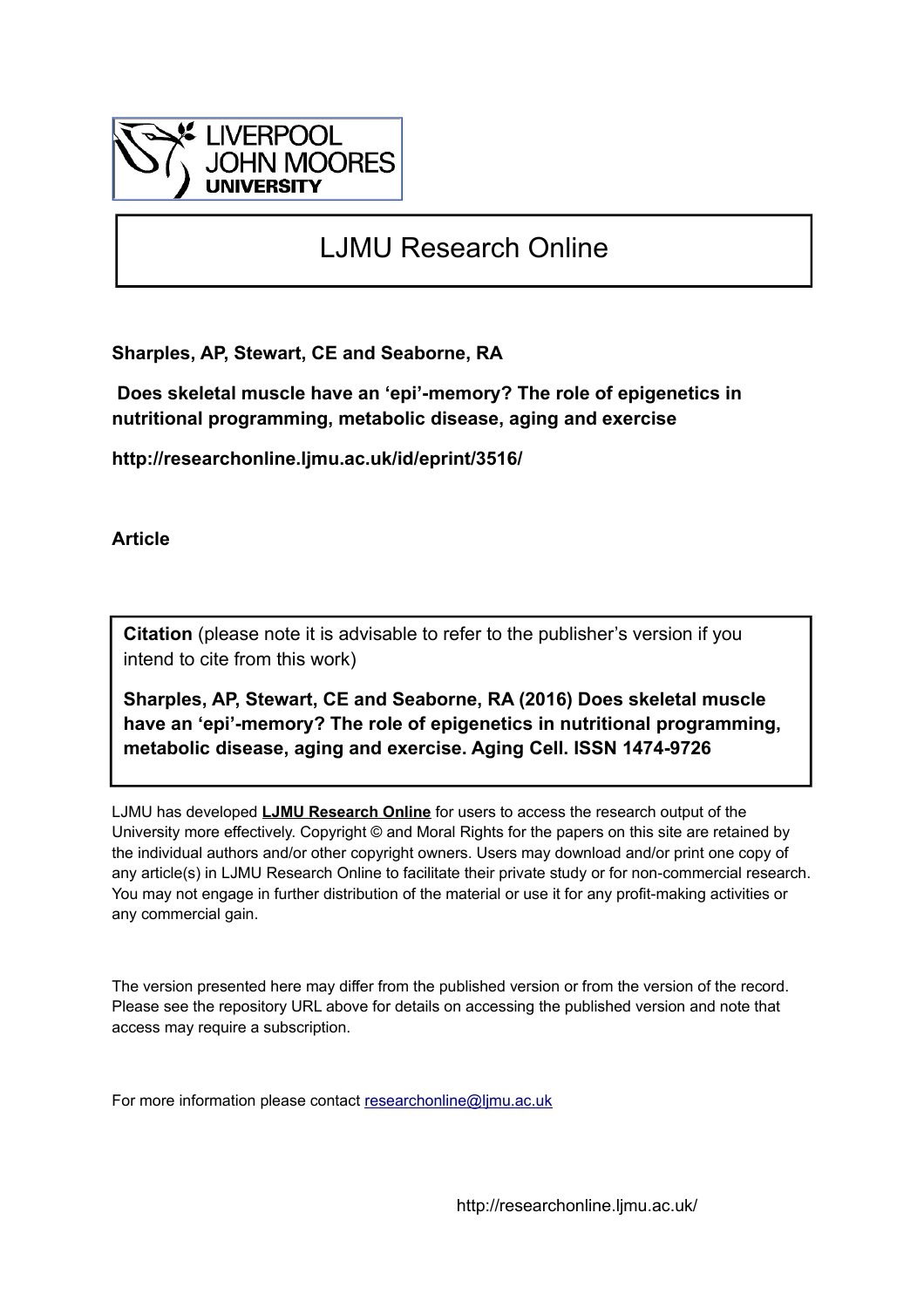

# Does skeletal muscle have an 'epi'-memory? The role of epigenetics in nutritional programming, metabolic disease, aging and exercise

#### Adam P. Sharples, Claire E. Stewart and Robert A. Seaborne

Stem Cells, Ageing and Molecular Physiology (SCAMP) Research Unit, Exercise Metabolism and Adaptation Research Group (EMARG), Research Institute for Sport and Exercise Sciences (RISES), Liverpool John Moores University, Liverpool, UK

#### Summary

Skeletal muscle mass, quality and adaptability are fundamental in promoting muscle performance, maintaining metabolic function and supporting longevity and healthspan. Skeletal muscle is programmable and can 'remember' early-life metabolic stimuli affecting its function in adult life. In this review, the authors pose the question as to whether skeletal muscle has an 'epi'-memory? Following an initial encounter with an environmental stimulus, we discuss the underlying molecular and epigenetic mechanisms enabling skeletal muscle to adapt, should it re-encounter the stimulus in later life. We also define skeletal muscle memory and outline the scientific literature contributing to this field. Furthermore, we review the evidence for early-life nutrient stress and low birth weight in animals and human cohort studies, respectively, and discuss the underlying molecular mechanisms culminating in skeletal muscle dysfunction, metabolic disease and loss of skeletal muscle mass across the lifespan. We also summarize and discuss studies that isolate muscle stem cells from different environmental niches in vivo (physically active, diabetic, cachectic, aged) and how they reportedly remember this environment once isolated in vitro. Finally, we will outline the molecular and epigenetic mechanisms underlying skeletal muscle memory and review the epigenetic regulation of exercise-induced skeletal muscle adaptation, highlighting exercise interventions as suitable models to investigate skeletal muscle memory in humans. We believe that understanding the 'epi'-memory of skeletal muscle will enable the next generation of targeted therapies to promote muscle growth and reduce muscle loss to enable healthy aging. Key words: ageing; aging; aging muscle; beta-catenin; cellular programming; developmental programming; DNA methylation; epigenetics; exercise; fibre number; fibre type; foetal programming; forkhead box; healthspan; histone acetylation; histone deacetylation; histone modification; insulin-like growth factor; lifespan; metabolic programming; muscle memory; muscle precursor cell; muscle stem cell; myf5;

#### Correspondence

Aging Ce

Dr Adam Philip Sharples, Stem Cells, Ageing and Molecular Physiology (SCAMP) Research Unit, Exercise Metabolism and Adaptation Research Group (EMARG), Research Institute for Sport and Exercise Sciences (RISES), Liverpool John Moores University, Liverpool, UK. Tel.: +447812732670; e-mails: a.sharples@ljmu.ac.uk; a.p.sharples@googlemail.com

myoblast; myocyte; myoD; myogenesis; myogenin; myogenic regulatory factor; MRF4; NFKB; nutritional programming; obesity; sarcopenia; tumour necrosis factor alpha; type II diabetes; myostatin.

#### Scope and aims of the review

For the purposes of this review, the author defines skeletal muscle memory as:

The capacity of skeletal muscle to respond differently to environmental stimuli in an adaptive or maladaptive manner if the stimuli have been previously encountered.

We therefore suggest that skeletal muscle memory refers to both cellular and tissue retention of prior environmental stimuli or stress such as those from acute or chronic exercise, muscle damage/injury, disease or changes in nutrients which culminate in altered behaviour, if the stimulus is re-encountered. Ultimately, this is important for skeletal muscle because if the environment encountered is an anabolic or positive one, muscle may respond to these later-life stimuli with additive muscle growth or healthy maintenance across the lifespan; however, if the environment is catabolic or negative, it may become more susceptible to muscle mass loss in later life. This therefore has important consequences, as sufficient quantity and quality of skeletal muscle are required not only to sustain performance in elite sport but also to enhance lifespan and promote healthspan into older age [recently reviewed in Sharples et al. (2015b)].

Historically, the term 'programming' has been used to define similar processes of 'memory' in cells or tissues. Programming however, can evoke a slightly different perception in the minds of scientists even within similar biological fields. For example, programming in embryonic stem cell biology refers to the programme that controls pluripotency in embryonic stem (ES) cells, and reprogramming is a human intervention whereby adult cells are returned to pluripotent embryonic-like states, where any previous environmental encounters experienced during development or with age are essentially re-set. This is therefore somewhat distinct from tissue or cells retaining information after a stimulus or stress in readiness for future stimuli that when reencountered may bring about further adaptation, or maladaptation. Metabolic or nutrient programming is another example of a phenomenon linked, yet somewhat distinct to what we define as skeletal muscle memory above. This usually refers to a change in nutritional stimuli such as global calorie or protein restriction or a high-fat diet that changes physiology and metabolism of the organism during development that is usually then fixed into older postnatal age. Therefore, these adaptations continue even without confrontation with the same stimulus/stress that initiated them. The majority of work in the metabolic programming field is undertaken using in utero studies, therefore also

Accepted for publication 24 March 2016

ª 2016 The Authors. Aging Cell published by the Anatomical Society and John Wiley & Sons Ltd. This is an open access article under the terms of the [Creative Commons Attribution](http://creativecommons.org/licenses/by/4.0/) License, which permits use, distribution and reproduction in any medium, provided the original work is properly cited.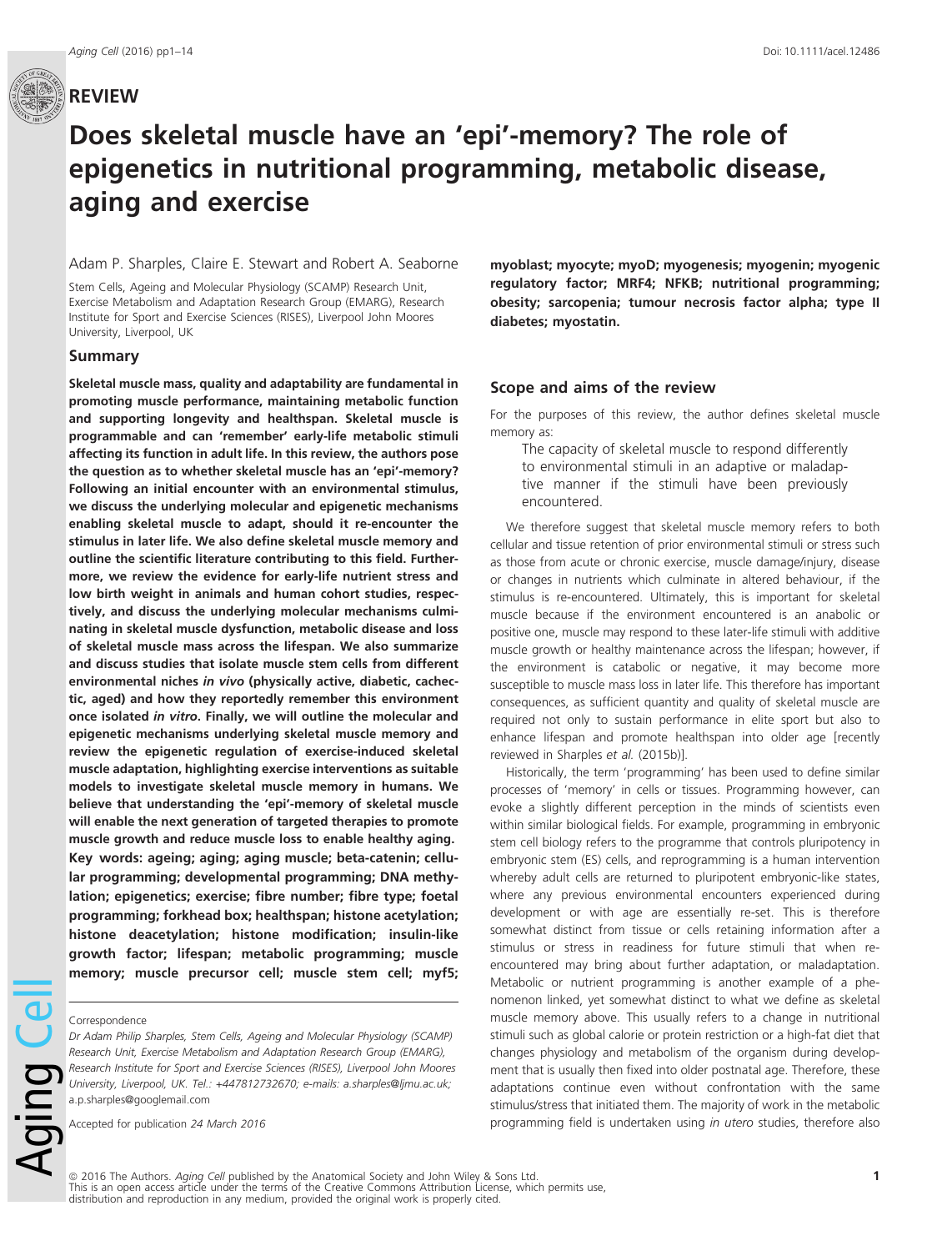termed foetal or developmental programming, where the offspring encounter different environmental stimuli during pregnancy and the phenotypes postbirth (sometimes into adulthood or old age) are dependent on these earlier life occurrences. This field provided some of the earliest evidence to suggest that skeletal muscle was programmable and evolved into the research field encompassing foetal origins of health and disease. Given that this particular field is beginning to examine the molecular and epigenetic mechanisms of these phenomena and provide insights into the concept of muscle memory defined above, this literature is reviewed below.

In addition to the skeletal muscle being programmable, there is also now emerging evidence that suggests even after short-term environmental stimuli, skeletal muscle can retain molecular information in order to be primed for future plasticity following encounters with the same stimulus. Just as we do when we suddenly recall a past childhood memory after being in contact with the same or similar stimuli in adulthood, we propose that skeletal muscle could behave within a similar conceptual framework via distinct molecular mechanisms. We suggest that epigenetics, in particular, could mechanistically underpin muscle memory as defined above; therefore, we present the term muscle 'epi'-memory in this review to capture this notion.

Epigenetics is defined as the study of changes in organisms caused by the modification of gene expression rather than the alteration of the genetic code itself (Oxford Dictionary, 2015). Because environmental stimuli, stresses or encounters cause modifications in gene expression, turning genes on or off, and muscle memory is defined as the capacity for skeletal muscle to respond or adapt differently to environmental stimuli if encountered previously, it suggests that epigenetics could mechanistically underpin skeletal muscle memory. Epigenetic modifications can be extremely transient, for example after a simple bout of acute metabolic stress (high-intensity aerobic exercise) (Barres et al., 2012), or obstinately stable, termed genetic inheritance, even being passed to daughter generations of cells (Hansen et al., 2008; Ng & Gurdon, 2008; Petruk et al., 2012). Critically, it has been reported that epigenetic DNA marks maintained in germlines and even RNAs can be transferred to the next generation in mammals (Anway et al., 2005; Campos et al., 2014; Gapp et al., 2014; Liebers et al., 2014; Grandjean et al., 2015; Sharma et al., 2016), contributing to 'heritable' metabolic disease (Grandjean et al., 2015; Chen et al., 2016; Donkin et al., 2016). This evidence firmly points to epigenetics playing an important role in the retention of information into later life. Finally, our group has recently shown that skeletal muscle cells retain epigenetically modified DNA 'tags' (methyl groups) as a result of early-life inflammatory stress and that they seemingly retain this information until later in their proliferative lifespan in vitro (Sharples et al., 2015a), a concept that is discussed later in this review (and depicted in Fig. 1). We therefore believe that skeletal muscle memory is underpinned by epigenetic modifications ('epi' memory).

Therefore, in this review, we will; (i) outline the emergence of scientific evidence contributing to the notion of skeletal muscle memory including metabolic/foetal programming studies and the underlying molecular mechanisms; (ii) discuss the importance of memory/programming in metabolic disease and the underlying molecular mechanisms; (iii) review the data within epidemiological research where aging cohort studies support skeletal muscle programming in humans; (iv) summarize and discuss the evidence for muscle memory from animal tissue models and where muscle stem cells have been isolated under different environmental niches in vivo, for example physically active, diabetic, cachexic and aged, and how they 'memorize' this environment once isolated in vitro; (v) finally, we will outline the proposed molecular and epigenetic mechanisms underlying skeletal muscle memory and review the epigenetic regulation of exercise-induced skeletal muscle adaptation, highlighting exercise interventions as suitable models to investigate skeletal muscle memory.

## Emergence of evidence for skeletal muscle memory

## Early-life nutrient restriction and the programming of skeletal muscle fibre number, composition and size

The Dutch famine (1944–1945), affecting women in the first trimester of pregnancy, was associated with an increased prevalence of coronary heart disease, raised lipids and obesity in the offspring. Severe malnourishment during late gestation was also related to impaired glucose tolerance of the offspring into adult life (Ravelli et al., 1998, 1999; Roseboom et al., 2000a,b). The influence of this catastrophic event was only fully realized in the late 1990s as these children were tracked into adulthood; it had, however, been observed some 16 years previously that malnutrition during pregnancy in rats reduced general cell numbers in the offspring (McLeod et al., 1972). These studies resulted in a programme of research in the field of foetal/developmental programming (later also defined as metabolic/nutritional programming), with basic and clinical scientists examining how these early-life encounters impacted health and function or dysfunction into adulthood and old age. Follow-up animal studies have reported nutritional programming in the liver (Gluckman et al., 2007), kidney, lung (Brameld et al., 2000; Yakubu et al., 2007a,b), adipose tissue (Budge et al., 2003), the brain (Guzman-Quevedo et al., 2013) and even skeletal muscle. More recently, a smaller subgroup of individuals (150 men and women) from the Dutch famine birth cohort (aged 68) were reported to display increased mortality and were more frequently admitted to hospital for age-related disease. In the same study, at the organ/system level, the authors demonstrated larger increases in levels of aging biomarkers in the brain, bone, skeletal muscle and the eye. At the cellular level, increased inflammation, oxidative stress and decreased telomere length of DNA, a hallmark of cellular senescence, were evident (de Rooij & Roseboom, 2013). Overall, this evidence has led to the emergence of the notion that, even decades later, organs, tissues and even cells can be programmed as a result of early-life foetal environmental encounters.

Skeletal muscle tissue is the largest metabolic organ. Therefore, skeletal muscle was an early target of assessment in metabolic programming studies. It is important to note that the gestational nutritional manipulations implemented in experiments detailed in this review occur at different times and for differing durations, and this may impact on data interpretation when attempting to compare across experiments or to draw conclusions. It is therefore important to understand the time course of developing skeletal muscle in the different mammalian models used. It is also important to appreciate that the majority of studies in the mammalian developmental programming field are undertaken in sheep due to their similar pregnancies to humans. The first fibres formed in skeletal muscle development and growth are called primary muscle fibres and in mammals begin to develop at 32 days during gestation and continue to form up to approximately 38 days. Primary myofibres have myofibrils that are peripherally located and surround an axial core of nuclei and cytoplasm (Beermann et al., 1978). Secondary fibres then use the primary fibres as a scaffold and develop after 38–62 days (Wilson et al., 1992). They are derived from PAX7-positive precursor cells that become activated myoblasts that terminally fuse/differentiate into myotubes and subsequently mature into muscle fibres parallel to the primary fibres, and go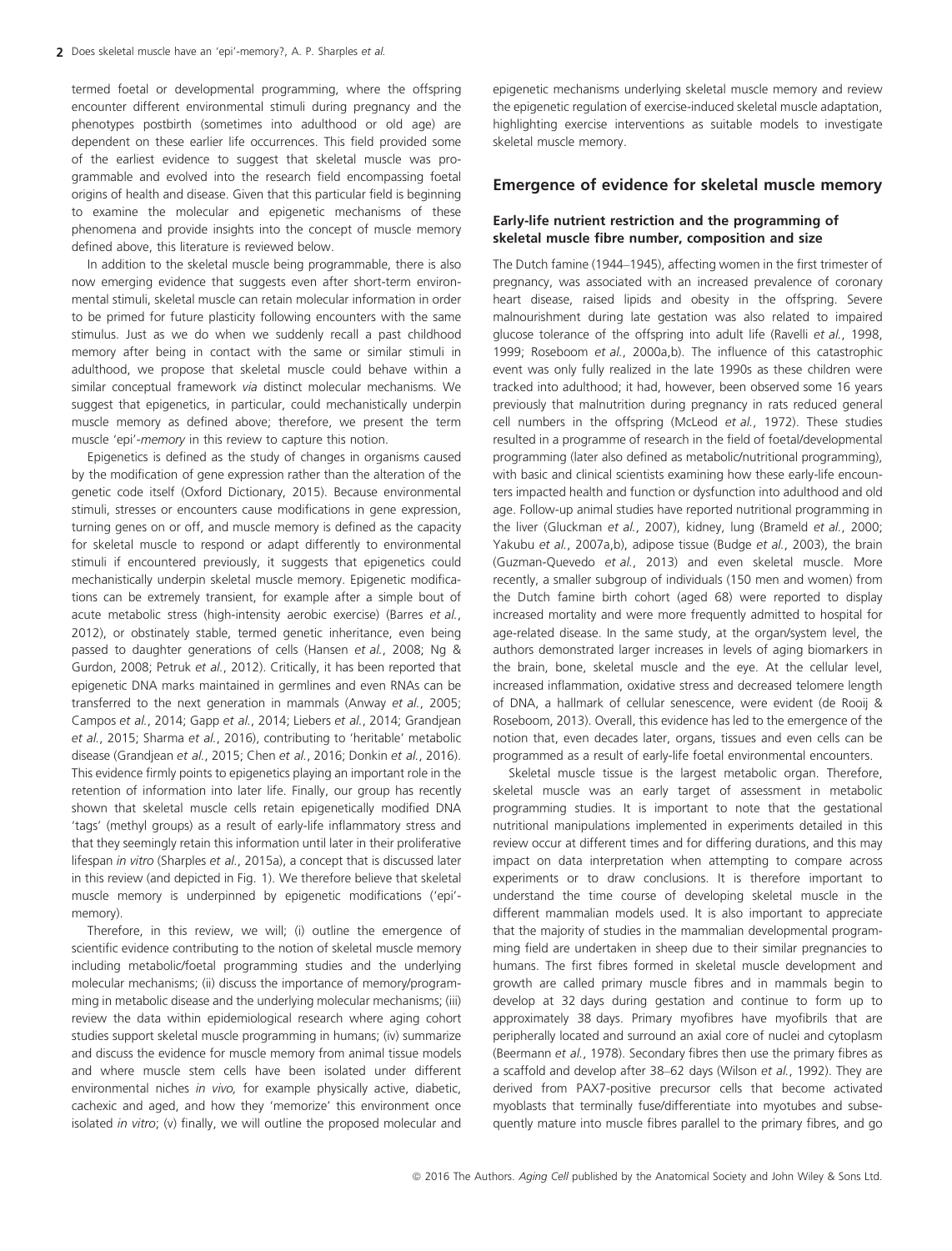on to make up the majority of skeletal muscle. This process is driven by a dramatic downregulation of PAX7 and sequential activation of musclespecific myogenic regulatory factors (MRFs), myf5 (proliferation), myoD (early fusion), myogenin (fusion) and mrf4 (late fusion/myotube maturation) (as reviewed in Sabourin & Rudnicki, 2000; Maltin et al., 2001). This is followed by an advancement of tertiary myofibre development from 62 days (Wilson et al., 1992). In rodents, the primary fibres develop at 14–16 days, secondary fibres around 17–19 days (Wilson et al., 1988) and tertiary formation thereafter. Generally, the primary fibres become slow (type I/oxidative), whereas secondary fibres become fast fibres (type IIA: fast, mixed oxidative and glycolytic and type IIB: fast, glycolytic) (Draeger et al., 1987).

To the authors' knowledge, it was first observed that prenatal nutrition negatively affected skeletal muscle fibre growth and composition in the offspring, where a 30% reduction in total calories consumed reduced the number of fast fibres in both the soleus and lumbrical muscles of newborn rats (Wilson et al., 1988). Importantly, re-feeding of the mothers during lactation was unable to restore fibre number in the soleus of restricted offspring vs. controls, yet was able to restore fibre number in the lumbrical muscle (Wilson et al., 1988). This suggested that fibre number within the rat soleus was fixed into older age, but this effect was fibre type dependent. It was later confirmed in other species (guinea pig) that 40– 60% total nutrient restriction throughout gestation reduced birth weight of the offspring and reduced myofibre number in the biceps brachii by 20– 26% (Ward & Stickland, 1991; Dwyer & Stickland, 1994; Dwyer et al., 1995). Together with a reduction in fibre number, it has been demonstrated that global nutrient restriction during pregnancy can also impact on the composition (fibre type) and size of the fibre. In ewes, 50% globally reduced maternal nutrition between 30–70 days of gestation resulted in fewer fast and increased slow fibre numbers in the vastus lateralis, 14 days postpartum, vs. relevant controls, an observation notwithstanding in the group restricted at 30-70 days or between 55-95 days (Fahey et al., 2005). Furthermore, 50% nutrient restriction in the conception period (minus 6–18 days of gestation) reduced myofibre number of the midgestation foetus but had no effect on foetal weight (Quigley et al., 2005). Therefore, it appears that the impact of nutrient restrictions on fibre type, composition and size is gestation dependent, with a general view that earlier restriction impacts fibre number, mid-gestation impacts fibre composition (predominantly fast fibres) and later restriction impacts muscle size and weight. However, to complicate this observation, it has been subsequently shown that a similar, yet longer phase of global restriction (50%) in ewes between 28 and 70 days of gestation actually increased fast myosin type IIb isoforms, albeit on a background of reduced total myofibre number, in the longissimus dorsi of 8-month-old offspring (Zhu et al., 2006). It is therefore worth postulating that adaptations are dependent on timing, duration, degree of restriction and the muscles impacted, for example, the triceps brachii (both slow- and fast-twitch myofibres) suffer reduced fibre and capillary density in the offspring of restricted ewes in response to restricted maternal diet vs. no change in the soleus (majority slow-twitch myofibres) under the same conditions (Costello et al., 2008). Coupled with altered fibre number, composition and muscle size, reduced maternal nutrition during 28–78 days of gestation in ewes results in increases in fat mass (both subcutaneous and visceral) and reduced lean mass in the offspring (Ford et al., 2007). The translation to human studies however, is somewhat compounded, in that women who are lean and on a restricted diet during pregnancy are generally speaking also equivalently lean and restricted pre-pregnancy. Therefore, to simulate this situation, researchers investigated the impact of low (excessively lean) maternal body scores (LBS) before and throughout gestation in ewes vs. high body score (HBS) ewes (obese) (Costello et al., 2013). Here, bioptic samples highlighted impairments in the skeletal muscle of the offspring produced by LBS mothers, including reductions in total myofibre density, fast fibre size and capillary-to-myofibre ratio (Costello et al., 2013), observations similar to those in nutrient-restricted studies. While questions remain and specifics need to be determined, overall, it is clear that as a consequence of nutrient restriction in utero, skeletal muscle demonstrates the alterations in fibre number, composition and size, which prevail into later life, despite normal feeding patterns.

## Maternal protein restriction and skeletal muscle programming

The majority of the studies above manipulated nutritional intake via a 40–60% global reduction in food consumed. Some studies have also altered specific macronutrients to measure the impact of individual nutritional components on metabolic programming. With respect to skeletal muscle, as protein feeding is important in protein synthesis and muscle maintenance across the lifespan, a particular interest has focused on protein-restricted rodent maternal diets, where rats that had their protein intake restricted (9% vs. 18% in controls as a proportion of total matched calories from protein) during mid-pregnancy (8–14 days in rats), demonstrated significantly reduced muscle fibre number and density in their 4-week-old offspring (Mallinson et al., 2007). As with the restriction of total energy, these observations were fibre type and muscle group dependent where the number and density of fast-twitch fibres in the soleus were found to be reduced in the offspring after early (0–7 days), mid (8–14 days)- and late (15–22 days) restriction, whereas in the gastrocnemius, only a reduction in the density of slow-twitch fibres occurred at mid (8–14 days)-restriction (Mallinson et al., 2007). A more recent study suggested that a more severe maternal protein restriction at mid (7–14 days)-gestation (6% of total calories from protein vs. 17% in control group) reduced type I fibre diameter by 20% together with a reduction in type IIa fibres by 5%, while type IIb fibres actually increased by 5% vs. the aged matched control group in aged rat offspring (365 days old) (Confortim et al., 2015). Finally, in the same study it was shown that protein restriction during gestation results in a reduction in size of neuromuscular junctions; as age-related decline in muscle is associated with denervation (Confortim et al., 2015), these fascinating findings suggest an important role for early-life encounters on muscle size and function into old age, which is discussed later in this review. Therefore once again, although there are some discrepancies in the specific fibre-type changes following protein restriction, on a background of differences in muscle groups studied, timing of protein restriction and sampling of the offspring, it is clear that the general consensus is that muscle size is reduced following maternal protein restriction. The important role of protein per se has been illustrated in guinea pig models, where all dietary components were reduced to 60% of the ad libitum level, but pregnant mothers were supplemented with protein, to the same level as controls during gestation. It was reported that muscle fibre number in the offspring returned back to the level of the ad libitum-fed controls (Dwyer & Stickland, 1994). This however, is also observed when carbohydrates are supplemented back, but not fat (Dwyer & Stickland, 1994), suggesting that at least in this study, the different macronutrients have an equal role in the programming of fibre number. Further, supplementing with higher protein (55% vs. 20% in control) during rat gestation and weaning reduces birth weight by 7% by a reduction in adipose tissue (31%) (Desclee de Maredsous et al., 2016). Overall these studies suggest that programming due to protein restriction may be somewhat reversible by protein feeding during gestation or lactation.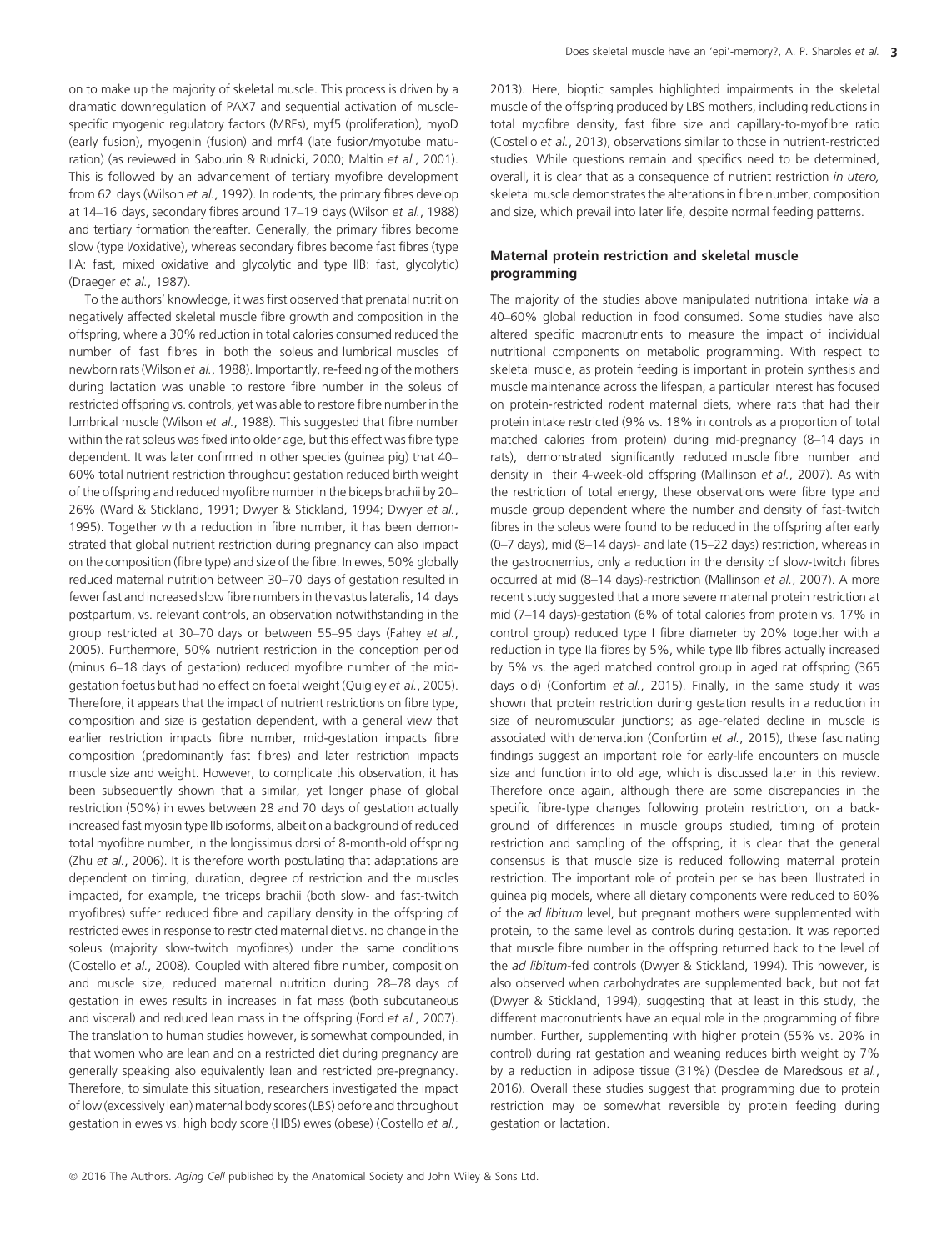## Proposed molecular mechanisms of reduced muscle size under maternal nutrient restriction

Although a vast number of studies contribute to what we know about morphological and compositional adaptations of skeletal muscle into adulthood and following early-life nutrient stress, there are few studies to investigate the potential molecular mechanisms of metabolic programming. However, foetuses of globally (50%) nutrient-restricted mothers have a reduced activity of protein synthetic pathways, including a reduced activation of mammalian target of rapamycin (mTOR) at Ser2448 and ribosomal protein S6 (p70S6K) at Ser235/336 with corresponding reductions in fibre size and the number of secondary fibres (Zhu et al., 2004). The alterations in protein activity in this study reportedly occurred without the change in the total levels of the signalling proteins, energy sensing activity (e.g. 5' adenosine monophosphate-activated protein kinase/AMPK) or protein degradative signalling (Zhu et al., 2004). However, reductions in upstream protein kinase B (PKB or Akt) total protein levels were observed in offspring from LBS mothers (Costello et al., 2013). Further, upstream of this intracellular signalling, it has also been observed that restricted global maternal nutrition (60%) altered gene expression of the ligand, insulin-like growth factor II (IGF-II), in the skeletal muscle of sheep fetuses sampled at 80 days gestation (Brameld et al., 2000). In this study, IGF-I was found to be not altered locally in the skeletal muscle, but was reduced in production by the liver. It may be hypothesized that greater IGF-II may have actually led to earlier and enhanced differentiation in muscle during gestation, causing a disruption of myofibre number. This, however, is only speculative as overexpression of IGF-II by our group has been shown to have this role in adult muscle cells (Stewart et al., 1996) and not as yet, developing muscle tissue. Alternatively, this could be due to a compensatory mechanism to attempt to promote mesoderm growth (Morali et al., 2000) in the face of nutrient restriction, especially when it has been previously observed in work by our group that IGF-IIR knockout increased circulating IGF-II and the mice were 25–30% larger vs. controls (Lau et al., 1994). A recent study suggested that the reduction in muscle size seen in the offspring of rat mothers subjected to protein restriction (8% total calories vs. 20% total calories) was also due to the reductions in amino acid response (AAR) pathway-related genes and an elevation of autophagy-related genes. Interestingly, in this study, the authors alluded to the concept of muscle memory stating that the muscle at 38 days postpartum had 'memorized' the early-life low-protein environment (Wang et al., 2015). Furthermore, a low-protein maternal diet in pigs increased the gene expression of the ligand myostatin and its receptor (activin type II receptor) in 35-day-old offspring (Liu et al., 2015). Myostatin is a potent negative regulator of muscle mass (McPherron & Lee, 1997); therefore, these studies add to the growing data set, suggesting that alterations in protein synthetic/degradative pathways in utero impact on muscle composition in later life (Liu et al., 2015).

It has also been proposed that glucose-restricted sheep (40%) have decreased protein accretion, driven not by reductions in protein synthesis, a finding that is in opposition to Zhu et al., (2004) and Costello et al. (2013), but by an increase in protein degradation via the skeletal muscle ubiquitin-proteasome pathway (Brown et al., 2014). In this study, increased mRNA production of atrogin 1 (MAFbx1) and muscle ring finger 1 (MuRF1) (Brown et al., 2014) were reported, both ubiquitin ligases important in the tagging of proteins for degradation. No alterations, however, were observed in autosome–lysosome pathways, for example mRNA for cathepsin L1, BCL2/adenovirus E1B 19-kDa protein-interacting protein (BNIP3) or beclin 1. It is also worth mentioning when trying to account for these potential discrepancies that the

muscle of these offspring in studies by Costello et al. (2013) and Zhu et al., (2014) were sampled after gestation into adulthood, whereas the study by Brown et al. (2014) sampled 8-week-old foetuses. Furthermore, the studies by Costello et al., 2013 and Zhu et al., 2014 showed a reduction in protein synthetic signalling, via the manipulation of total nutritional content across all macronutrients, whereas glucose was the only nutrient restricted when ubiquitin-proteasome pathway was impaired (Brown et al., 2014). Therefore, with the caveat that not all studies investigated protein degradation, it would perhaps be suitable to hypothesize that a reduction in other macronutrients (e.g. protein, as this usually makes up the other largest macronutrient to be restricted) may, as expected, drive the reductions in protein synthesis (e.g. via mTOR), whereas the reductions in glucose (carbohydrate) may drive increases in protein degradation, something that has previously been observed in starvation in the skeletal muscle cells via the activation of forkhead box (FOXO) transcription factors leading to the activation of atrogin 1 gene expression and subsequent protein degradation (Sandri et al., 2004). However, the role of FOXO in nutritional programming requires further investigation in skeletal muscle during nutrient restriction. To the authors' knowledge, it has only been investigated in the offspring of maternally obese sheep who are overnourished. Here, sheep consumed 150% of the recommended global nutrient intake for 60 days prior to conception and 75 days into gestation at which point the foetal muscle was sampled (Tong et al., 2009). The sampled muscle demonstrated increased FOXO3a and nuclear factor kappa light chain enhancer of activated B cells (NF-KB) signalling (via increased IkappaB kinase (IKKB) and p65 activity). Due to FOXO's role in mediating NF-KBdriven inflammation (van der Horst & Burgering, 2007) in the skeletal muscle [reviewed in Li et al. (2008)] and obesity [reviewed in Tornatore et al. (2012)], as well as its role in quiescence mammalian cells (Bowerman, 2005) and muscle atrophy (Sandri et al., 2004), the authors hypothesized that FOXO could be involved in the reduction of myogenesis observed in the foetal muscle of obese mothers. Indeed, they found that the foetal muscle had reduced fibre size and reductions in MRFs controlling myogenesis via the reduced content of myoD and myogenin as well as the intermediate protein filament desmin and, in an earlier study by the same group, increased adipogenesis (Zhu et al., 2008). This drop in myogenesis was observed with reduced beta-catenin, which has been shown to be involved in the activation of transcription of the above MRFs (Cossu & Borello, 1999). As FOXO diverts beta-catenin away from the nucleus where it is unable to form an active transcription complex with members of the TCF family of transcription factors involved in the transcription of the MRFs (Almeida et al., 2007), these findings suggested that FOXO may be involved in mediating the reductions in myogenesis and fibre size in the foetal muscle. Although protein degradation was not directly analysed in this study, the observations point to a potentially important role for FOXO in the programming effect in skeletal muscle following early-life nutrient stress. NF-KB's signalling has also been shown to be involved in atrophy of skeletal muscle via protein degradation (reviewed in Jackman & Kandarian, 2004; Bakkar et al., 2008), but also plays a role in early muscle cell survival where  $NF$ - $\kappa$ B inhibition in the presence of an apoptotic dose of tumour necrosis factor- $\alpha$  (TNF- $\alpha$ ) exacerbates cell death (Stewart et al., 2004). Furthermore, as both NF-KB and FOXO have been linked with cell survival instead of growth, that is, shifting cellular function towards oxidative stress resistance and DNA repair (Brunet et al., 2004; Greer & Brunet, 2005; Wang et al., 2007), and are associated with lifespan extension (Giannakou et al., 2004; Alic et al., 2014), these molecules could be fundamental in programming and perhaps memory, particularly impacting in later life where impaired DNA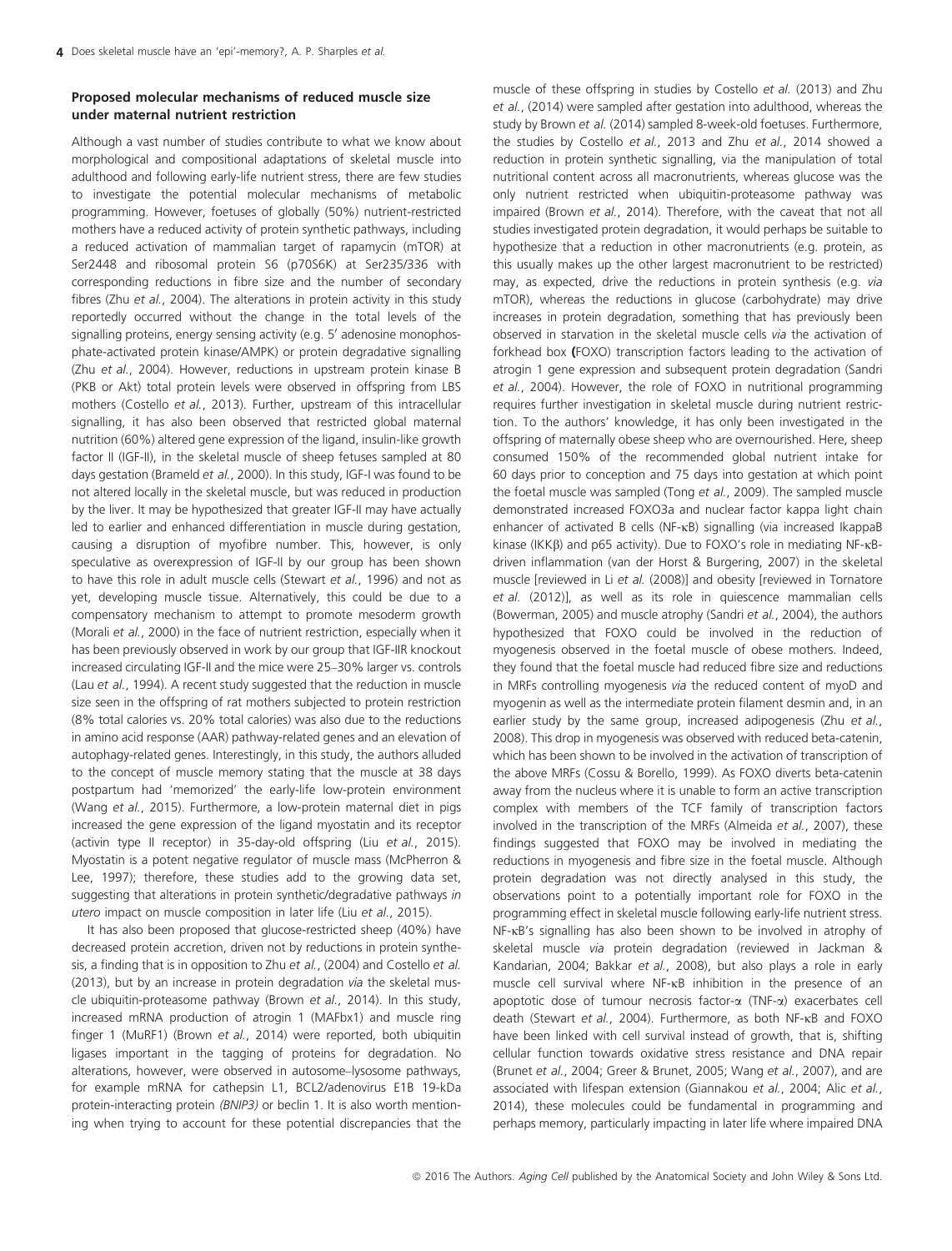repair and oxidative stress are linked with the muscle loss and sarcopenia (reviewed in Jackson & McArdle, 2011). This is especially relevant when maternal obesity in ewes has been shown to increase fibrogenesis vs. skeletal muscle tissue accretion in the foetal skeletal muscle (Tong et al., 2009), a hall mark of sarcopenia, and one of the fundamental causes of reduced muscle force and quality (force per cross-sectional area of muscle) (reviewed in Serrano & Munoz-Canoves, 2010; Mann et al., 2011). It is also worth noting that as well as protein restriction, high-fat gestational rodent feeding and postpartum rodent feeding have been shown to reduce protein synthetic signalling via p70S6 kinase 1 and 4E binding protein-1 phosphorylation while also manipulating FOXO and  $NF$ - $\kappa$ B action. Overall, these studies suggest that the mechanisms for reduced muscle size following maternal nutrient restriction involve reductions in protein synthetic signalling and increases in protein degradative signalling, with the latter perhaps more likely when carbohydrates alone are restricted. High-fat diets are also detrimental to muscle size via reduced myogenic cues, reduced protein synthetic signalling, increased protein degradation and enhanced inflammation.

## Nutrient/metabolic programming and the impact on metabolism and metabolic disease

Metabolic programming is also clinically important, as it has been suggested that early-life stress-induced alterations in skeletal muscle fibre type and size may predispose individuals to metabolic abnormalities such as obesity (Tanner et al., 2002) and type II diabetes (Marin et al., 1994). Indeed, nutrient restriction during mid- and late gestation (but not early gestation) results in glucose intolerance in response to an intravenous glucose tolerance test (IGTT) (Gardner et al., 2005; Ford et al., 2007). It is worth noting that in this study this phenomena may not have not been due to muscle tissue but may have been a result of reduced adipose tissue disposal of glucose via reductions in insulin-responsive glucose transporter 4 (GLUT4), an observation that was not found in the skeletal muscle. However, the glucose intolerance observed was not related to insulin deficiency as insulin area under the curve in response to an IGTT was actually increased in the offspring of global restricted maternal nourishment (Gardner et al., 2005). Furthermore, in the skeletal muscle specifically, a key enzyme controlling fat oxidation, carnitine palmitoyltransferase-1, has been shown to be reduced by approximately 25% in the skeletal muscle of ewe offspring from nutrient-restricted parents, where intramuscular triglyceride content (IMTG) was also found to be increased contributing to an increased fat deposition (Zhu et al., 2006). As increased IMTG content predisposes insulin resistance in the skeletal muscle (Phillips et al., 1996; Krssak et al., 1999), these findings are suggestive of an increased likelihood of diabetes. Furthermore, rats considered small for their gestational age (Deng et al., 2014) and humans with low birth weight (Ozanne et al., 2005) can also develop insulin resistance and glucose intolerance. Indeed, it was observed that in Danish low birth weight men, levels of GLUT4 protein abundance and insulin signalling [protein kinase C zeta (PKCz) and the p85a/p110b subunits of phosphoinositol-3-kinase)] were found to be reduced in their skeletal muscle (Ozanne et al., 2005), overall pointing to an altered glucose handling and a predisposition to type II diabetes in response to early foetal environmental encounters. To relate this altered phenotype of low birth weight in humans to foetal nutrient restriction, in the same study, rats were exposed to low-protein diets during gestation and lactation, where the rats exhibited changes similar to the Danish men with low birth weights (Ozanne et al., 2005). Later studies have also confirmed the above findings, where gestational low protein (6% vs. 20% in control) in rats led to insulin resistance in adult offspring by involving an inadequate insulininduced phosphorylation of the Insulin receptor, insulin receptor substrate-1 (IRS-1) and Akt substrate of 160 kDa (AS160) as well as an impaired GLUT4 translocation and the corresponding increases in glucose and insulin levels when subjected to an IGTT (Blesson et al., 2014). Indeed, maternal low protein (8%) and postnatal high diets (45%) in the rats have been shown to increase the risk of type II diabetes by decreasing skeletal muscle oxidative respiration, via increased sirtuin 3 (Sirt3), and potentially by decreasing the activity of succinate dehydrogenase (SDH) (Claycombe et al., 2015). Protein restriction in maternal rat and subsequent acute fasting of the resulting offspring can also alter the metabolic properties of faster muscle fibres (EDL vs. soleus) (Aragao et al., 2014). It was observed in this study that fasting in the offspring on a background of maternal protein restriction reduced the gene expression of lipid metabolism regulators peroxisome proliferator-activated receptors alpha (PPARa), PPARd and peroxisome proliferator-activated receptor gamma coactivator 1-alpha (PGC-1 $\alpha$  – an important regulator of mitochondrial biogenesis and carbohydrate/lipid metabolism) to the same extent as nonfasted controls in their slow-twitch (soleus) muscles, yet, in faster fibres (EDL) control animals were protected from fasting-induced reductions in gene expression, whereas the protein-restricted group demonstrated impairments, a phenomenon that the authors described as metabolic 'inflexibility' (Aragao et al., 2014). However, it was clear that in this study the fasttwitch muscle was able to retain information from early-life encounters with nutrient stress and was subsequently more susceptible to later-life stress of the same kind, demonstrating skeletal muscle memory.

Overall, to substantiate that nutritional programming influences metabolic inadequacies; hypertension, insulin resistance and obesity have been observed in the adult offspring of obese C57BL/6J mice (Samuelsson et al., 2008; Shelley et al., 2009). Also, the skeletal muscles from foetuses from obese sheep have blunted insulin and AMPK signalling as well as an increased inflammatory cytokine tumour necrosis factor-alpha (TNF-a), in their plasma, suggesting the development of insulin resistance in these offspring (Zhu et al., 2008). Somewhat counterintuitively however, high-fat diets during gestation in pigs have been seen to increase myofibre cross-sectional area (Fainberg et al., 2014). However, pigs are encouraged to eat high-fat diets once born, and therefore, it may be suggested that their mothers may offer some kind of protection for their foetuses, as high-fat diets during pregnancy in other mammalian and human studies seem to have only negative consequences for metabolic disease risk (Khan et al., 2005; Srinivasan et al., 2006; Elahi et al., 2009). An important recent study in mice has also shown that high-fat diets during both gestation and lactation result in insulin resistance and obesity in the offspring, with increased inflammation originating in the adipose tissue (Kruse et al., 2015). An observation confirmed a background of genetic deletion of gastric inhibitory polypeptide receptor (GIPR) that has previously been shown to prevent high-fat diet-induced obesity (Kruse et al., 2015). However, if prenatal high-fat diets are followed by normal diets consumed after pregnancy, it seems that offspring may not develop obesity but type II diabetes via increased cytokine activation, inflammation and mitochondrial dysfunction (Latouche et al., 2014). These alarming effects of earlylife nutritional stress have culminated in the recent UK guidelines in the importance of maternal weight and diet in influencing the risk of obesity and type II diabetes in humans (NICE 2010).

#### Programming in human muscle memory: Evidence from epidemiological studies and relevance to sarcopenia

Together with metabolic disorders, in human aging cohort studies, low birth weight and malnutrition have been associated with the decline in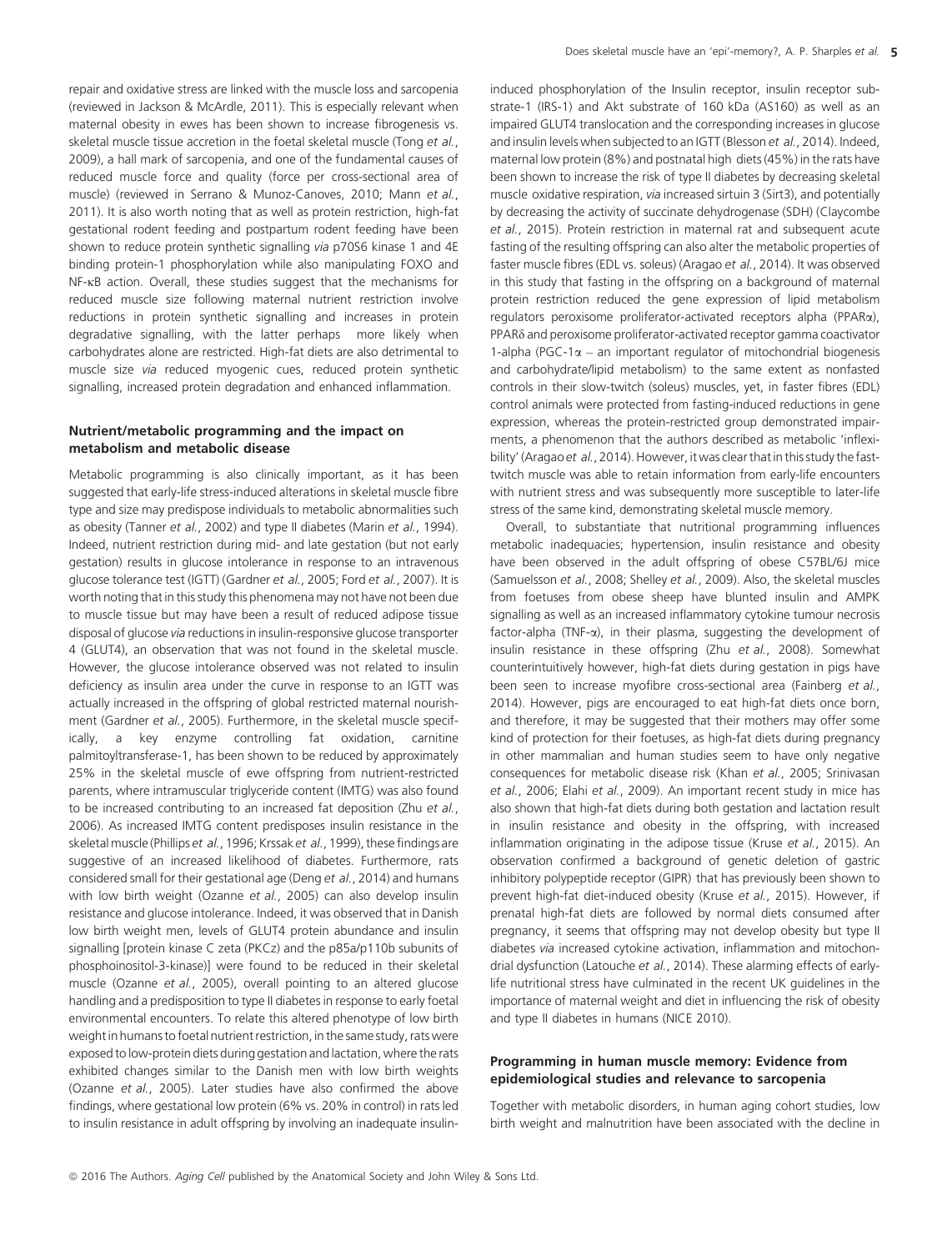the skeletal muscle mass, low strength and slower gait speed in men and women into old age (Sayer et al., 2004b, 2008; Sayer & Cooper, 2005; Patel et al., 2010, 2011, 2012, 2014). This leads to the earlier onset of the geriatric disorder known as sarcopenia and is therefore perhaps suggestive that sarcopenia may have origins in foetal and early life. Indeed, the reductions in muscle size and strength have been strongly associated with birth weight independently of height and weight and even when social class, physical activity, smoking and alcohol are adjusted for (Sayer et al., 2004b). Furthermore, birth weight has shown a positive association with adult body mass index and fat-free mass, but not with measures of adult fat mass (Sayer et al., 2004a), again indicating that lean body mass reductions in old age, a hall mark of sarcopenia, can be somewhat determined in early life. These impairments in muscle function are associated with earlier onset of disability, morbidity and mortality (Laukkanen et al., 1995; Rantanen et al., 1999, 2002; Rantanen, 2003; Gale et al., 2007). The mechanisms of these early-life environmental differences and their impact on muscle mass and strength in these cohort studies have begun to be investigated using a cross-sectional design investigating those with lower vs. higher grip strength or lean body mass. Lower transcript expression of vitamin D receptor and interferon gamma in skeletal muscle tissue was associated with higher lean mass and lower gene expression of interleukin 6 (IL-6), tumour necrosis factor-alpha (TNF-a) and interleukin-1 receptor (IL1R1) in community-dwelling older men (Patel et al., 2014). Furthermore, lower myostatin was also associated with higher grip strength in community-dwelling older men, whereas lower IL-6 in the serum was associated with lower strength (Patel et al., 2014), suggesting overall that the inflammation and catabolic/protein degradative regulators are found to be increased in aged cohorts who have reduced strength and lean body mass, observed previously to be correlated with low birth weight. Although epigenetics is considered an important modulator of these foetal origins of metabolism, and studies in other animal models and tissues are beginning to take place, for example reviewed in Saffery (2014), there are limited epigenetic studies into the early-life origins of sarcopenia. This may be partly due to the expensive nature of the genome-wide type analysis and access to these human cohorts as well as complex, expensive-equivalent aging studies in animal models. There is, however, an important study to date that characterizes the methylome and transcriptome of aged, but disease-free, skeletal muscle vs. young adults (Zykovich et al., 2014). These types of studies need to be conducted in the skeletal muscle of maternal nutrient-restricted offspring into old age and human cohort studies that have early-life malnourishment or low birth weights in order to distinguish important epigenetic mechanisms of the foetal origins of health and disease. It is also important that future studies assess the epigenetic response of these animals or human cohorts to a later-life nutrient, muscle growth or loss stimuli in order to address the mechanisms of muscle memory.

## Muscle cellular memory: Evidence from animal tissue models and muscle-derived stem cells from humans under different environmental niches

#### Memory from positive anabolic/growth encounters

In 2010, an important study in mice suggested that the increased muscle nuclei in fibres (myonuclei) acquired via a mechanical overload stimulus are retained even when a subsequent period of denervation-induced muscle loss was encountered vs. controls (Bruusgaard et al., 2010). These studies were expanded by the same group in 2013, whereby testosterone was administered to mice for 3 months, enabling robust muscle hypertrophy that was accompanied by an increase in myonuclei (Bruusgaard et al., 2010; Egner et al., 2013; Gundersen, 2016). These myonuclei were subsequently retained during muscle size losses following a period of testosterone withdrawal. Most importantly, when mechanical overload was presented to the animals that had received an earlier encounter of testosterone vs. controls, they exhibited a 31% increase in muscle cross-sectional area vs. control mice that showed no growth in the same period of time (Bruusgaard et al., 2010; Egner et al., 2013). This study therefore alludes to a mechanism whereby muscle has the capacity to adapt to a muscle growth stimulus (overload) with a positive adaptation if hypertrophic stimuli (testosterone) have been encountered previously, in line with our definition of muscle memory in this review. More evidence for memory of positive environments comes from studies that derived muscle 'stem' or precursor cells from humans. These studies are important as skeletal muscle tissue is terminally differentiated or postmitotic; therefore, skeletal muscle has its own resident stem cell population known as satellite cells that have mitotic potential and therefore contribute to muscle regeneration, repair and turnover via the process of proliferation, migration and fusion into the existing fibres (reviewed in Sharples & Stewart, 2011). Populations of the mitotic cells also self-renew to allow the replenishment of the stem cell pool for future regenerative bouts (Troy et al., 2012). Importantly, a recent study derived these muscle stem cells from active and inactive (sedentary) individuals. The cells derived from active humans displayed an improved ability to uptake glucose and were somewhat protected from palmitate-induced insulin resistance vs. cells isolated from sedentary humans (Green et al., 2013; Valencia & Spangenburg, 2013). These types of cellular studies are also important as they suggest that muscle cells retain molecular information even after isolation outside of their environmental niches. Also, as these cells have mitotic and self-renewal capabilities, they may be fundamental in passing epigenetic modifications onto daughter populations of cells and therefore involved in regulating skeletal muscle memory, something that is discussed below with respect to epigenetics regulating muscle stem cell self-renewal into old age.

### Memory from negative catabolic encounters from disease, inflammation and nutrient stress

In the same vein as the studies above regarding the memory of positive environments, earlier work from our group has shown that human muscle stem cells derived from the skeletal muscle bioptic samples of patients with cancer, display memory of the environment from which they were derived. These cells exhibit inappropriate proliferation vs. aged matched cells derived from the muscle biopsies of healthy control patients (Foulstone et al., 2003). While at an endocrine level, the IGF system between the groups was not different, at a cellular level, inappropriate IGFBP-3 expression by the muscle cells derived from the patients with cancer was associated with dysregulated cell retrieval and behaviour (Foulstone et al., 2003). These were the first reported studies to identify dysregulated local expression of the IGF system in human skeletal muscle stem cells and associated memory of the derived muscle milieu. Since these earlier studies it has been demonstrated that myotubes grown from muscle-derived cells isolated from obese humans have greater intramyocellular lipid contents due to the membrane relocation of fatty acid translocase (FAT/CD36) (Aguer et al., 2010). More recently, this concept has been confirmed and discussed by four further papers (three original works and one review), again collectively suggesting that muscle-derived cells retain a 'memory' of negative encounters once isolated from different environmental niches, where (i)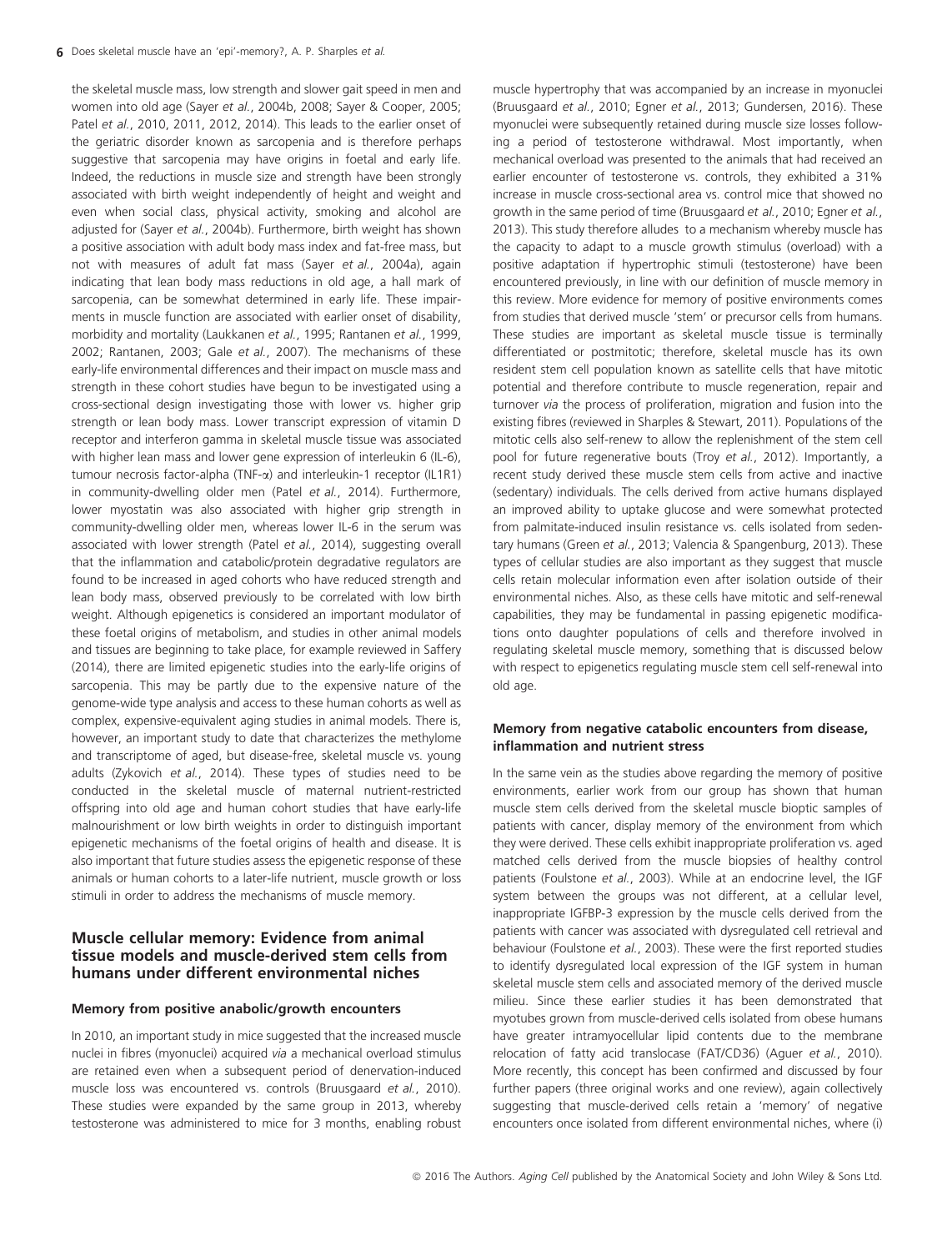

Acute epigenetic modification by existing myonuclei in terminally differentiated fibres? Stable epigenetic modification passed onto daughter cells via self-renewing satellite cells incorporated into fibres?





muscle-derived cells from obese patients do not respond to lipid oversupply with the same gene expression signatures vs. control (Maples & Brault, 2015); (ii) muscle-derived cells from intrauterine growthrestricted sheep foetuses exhibit deficiencies in proliferation vs. controls (Yates et al., 2014); (iiii) skeletal muscle stem cells isolated from prenatal

50% global nutrient-restricted mice offspring or early postnatal high-fat diet (60% of total calories from fat) offspring have a reduced number of muscle precursor cells and a 32% decrease in the capacity of these cells to regenerate after injury (Woo et al., 2011). Interestingly, in the same study it was reported that a high-fat diet also evoked reductions in the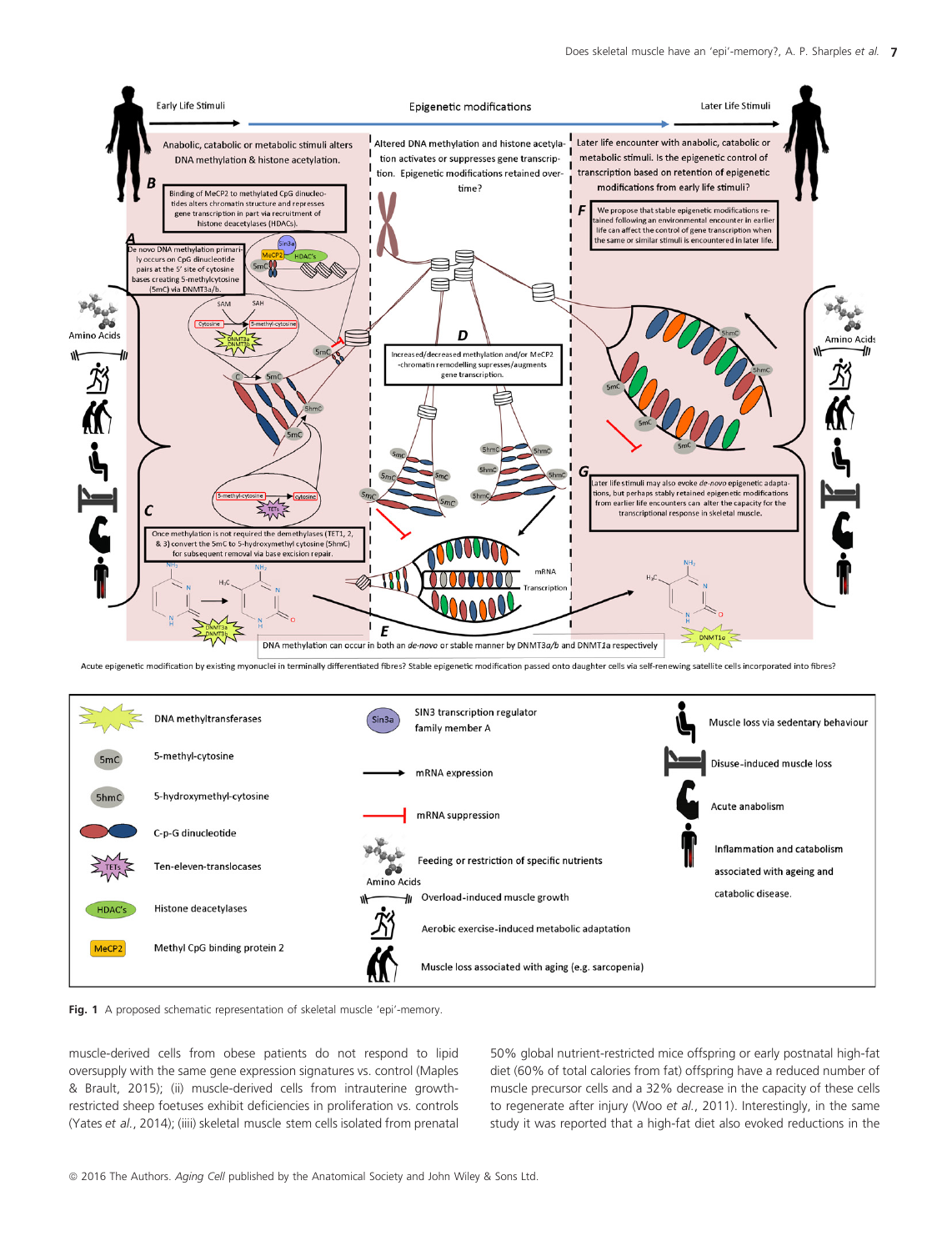number of muscle stem cells retrieved from skeletal muscle tissue and was associated with larger reductions (44%) in regeneration (chow 16% vs. high-fat diet 9%), suggesting that the environment in which the muscle cells were derived could be remembered and subsequently affect the muscle repair and regeneration in later life (Woo et al., 2011); (iv) finally, the vast majority of aged muscle stem cells isolated from aged animals and humans or those replicatively aged in culture have an impaired or delayed differentiation/regenerative capacity (Allen et al., 1982; Charge et al., 2002; Lorenzon et al., 2004; Lees et al., 2006; Carlson & Conboy, 2007; Lancioni et al., 2007; Bigot et al., 2008; Hidestrand et al., 2008; Pietrangelo et al., 2009; Beccafico et al., 2010; Sharples et al., 2010, 2011, 2012; Kandalla et al., 2011; Merritt et al., 2013; Zwetsloot et al., 2013) or display delayed differentiation (Corbu et al., 2010). Very few studies showed no impact of age on differentiation of the isolated muscle stem cells (Shefer et al., 2006; Alsharidah et al., 2013); where even these studies reported aged muscle to have fewer stem cells to begin with (Shefer et al., 2006). Furthermore, the ability of these cells to self-renew, depleting the stem cell pool (Bigot et al., 2015), appears to be impaired with age, a process that may be epigenetically regulated (discussed below). Importantly, all of these studies highlight that the epigenetic regulation of muscle 'stem' cells with mitotic potential could be important in the concept of muscle memory with respect to metabolic function, muscle repair and regeneration in skeletal muscle tissue.

## Epigenetics underpins programming and gives muscle an 'Epi-memory'

Epigenetics translated means 'above genetics' and is defined as changes in gene activity and expression as a result of transient or stable structural modifications (primarily to DNA or histones, but also post-transcriptional modification of RNA) without altering the genetic code. The modifications are caused directly to DNA via methylation, or at the level of the surrounding core histones (H)2A, H2B, H3 and H4. Histones have long Nterminal tails, meaning that they are readily prone to methylation (me), acetylation (ac), phosphorylation (p), ubiquitination (ub), SUMOylation, ADP-ribosylation and finally citrullination (reviewed in Bannister & Kouzarides, 2011). DNA methylation and histone modification result in alterations in gene transcription. DNA methylation primarily occurs on CpG dinucleotide pairs at the 5' site of cytosine bases creating 5methylcytosine (5mC). This usually leads to gene suppression when occurring within a promoter region of a gene via blocking the access of RNA polymerase after the enlistment of methyl CpG binding domain (MBD) proteins (Bogdanovic & Veenstra, 2009). Other DNA methylation that occurs at intragenic sites, however, has an extremely variable impact on gene transcription, only when intragenic methylation leads to repressing the function of long-range gene enhancers and it has been shown to more consistently suppress gene expression (Weber et al., 2007; Schmidl et al., 2009), and intragenic methylation can also be involved in modulating alternative splicing of the gene (Shukla et al., 2011; Sati et al., 2012; Maunakea et al., 2013). The process of DNA methylation and demethylation is controlled by DNA methyltransferases (DNMTs) and demethylases, called the ten-eleven translocation (TET) enzymes. De novo methylation is controlled by methyltransferases DNMT3a and DNMT3b, whereas DNMT1 maintains methylation (Trasler et al., 2003). Once methylation is not required, TET1, 2 and 3 convert the 5mC to 5-hydroxymethyl cytosine (5hmC) for the subsequent removal via base excision repair (Tahiliani et al., 2009; Ito et al., 2010). Histone modifications, however, are more complex than DNA methylation in their action to activate or suppress gene transcription. Generally,

histone methylation of lysine 4 of histone H3 (H3K4me3) is associated with an increased gene expression as is acetylation of numerous lysine residues of histones H3 and H4 (acetyl H3 and acetyl H4), whereas trimethylation of lysines 9 and 27 of histone H3 (H3K9me 2/3 and H3K27me3) and lysine 20 of histone H4 (H4K20me3) is involved in gene suppression (reviewed in Schuettengruber et al., 2011). Acetylation of histones is controlled by the histone acetyltransferases (HATs) such as K-Lysine acetyltransferase 2A (KAT2A or GCN5), P300/CBP-associated factor (PCAF), CREB-binding protein (CBP), p300, K-Lysine acetyltransferase 5 (Tip60) and male absent on the first (MOF), that add acetyl groups to/from target histones. In contrast, deacetylases (HDACs) remove acetyl groups, including the class I (HDAC 1-3 and 8), class II (HDAC 4–7, 9–10), class III (Sirt1-7) and class IV HDACs (HDAC11). As described above, acetylation of histones leads to active transcription, and HATs therefore have been associated with active gene expression and the HDACs gene suppression (reviewed in Wang et al., 2009). For the purposes of this review, the above summarized mechanisms are currently those that are studied with respect to skeletal muscle memory. For a more detailed role of histone modifications in modulating gene expression, this is reviewed extensively in Bannister & Kouzarides (2011).

Despite epigenetic modifications underpinning gene expression operating following changes in environmental stimuli (reviewed in Bhutani et al., 2011), there are few studies to investigate the potential epigenetic modulation of skeletal muscle cell memory. Currently, there are more extensive data that exist regarding the epigenetic control of muscle stem cells and the process of myogenesis and muscle stem cell function (reviewed in Dilworth & Blais, 2011; Segales et al., 2015; Laker & Ryall, 2016), including work by ourselves on the class III HDAC sirtuin 1 (Saini et al., 2012). However, a very recent study has investigated the underlying epigenetics in muscle-derived cells of obese patients where lipid oversupply in these cells induced increased DNA methylation of PPAR<sub>8</sub> with the subsequent greater suppression of PPAR<sub>8</sub> gene expression vs. nonobese controls (Maples & Brault, 2015). Despite the subjects in the control group not being aged matched with the obese group, where the obese group were on average almost 7 years older, this study implies that epigenetic modification of lipid metabolism genes after encountering a negative metabolic environment (obesity) was retained once isolated in culture, and that epigenetic regulation of lipid metabolism genes were important mediators of metabolic function when a similar later-life environment (lipid oversupply) was encountered. At the tissue level, another study to investigate the potential epigenetic mechanisms underpinning metabolic programming as a consequence of maternal protein restriction vs. controls (8% vs. 20%) suggested that the reduction in PGC-1a gene expression in the offspring's skeletal muscle was underpinned by increases in its own promoter methylation (Zeng et al., 2013). Furthermore, early (postnatal) high-carbohydrate diets reduced Glut4 transcription in the skeletal muscle of the adult offspring (100 days postgestation) via epigenetic modifications including an increased methylation of the Glut4 promoter and acetylation of H2 variant (H2A.Z) and H4, importantly highlighting a novel epigenetic mechanism contributing to early-life nutrient stress that is associated with later-life adult insulin resistance and obesity (Raychaudhuri et al., 2014). In humans, the relationship between nutrient stress and the potential epigenetic modulation of diabetes and obesity was also investigated where only 5 days of a high-fat feeding (50% extra calories distributed as 60% fat vs. controls with no extra calorie consumption and diet made up of 35% fat) reportedly altered DNA methylation of over 6508 genes of 14475 genes studied (Jacobsen et al., 2012). Interestingly, there was a slow reversibility of DNA methylation when the high-fat diet was switched back to the control diet for 6–8 weeks, where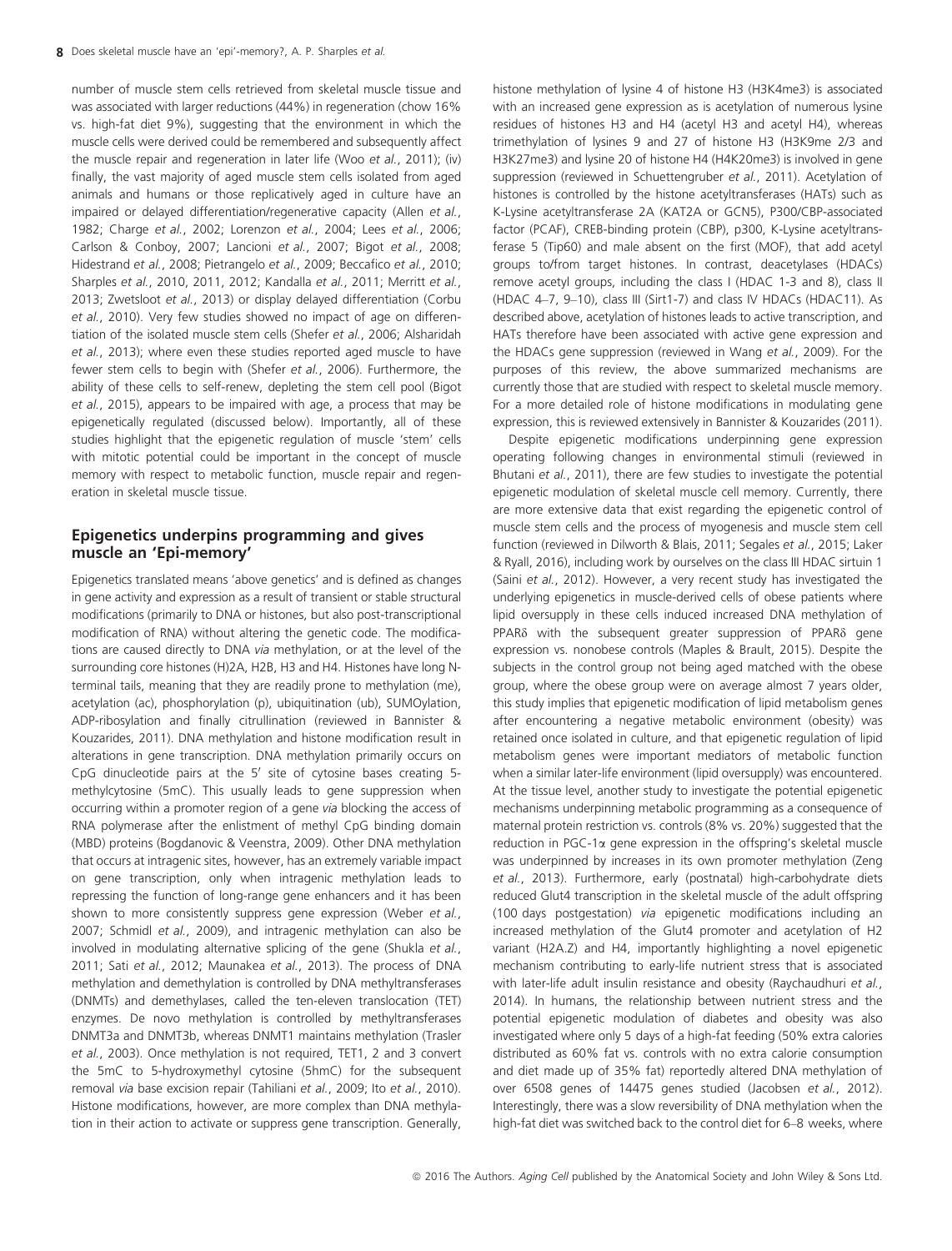out of the top 10% of altered genes post the high-fat diet, only 66% of these genes had a methylation status in the opposite direction, with only 5% of these significant (Jacobsen et al., 2012). Importantly this study suggests that methylation could be retained and the implication that CpG methylation could perhaps be preserved or built up over time after multiple high-fat diet periods. De novo vs. maintained methylation, as discussed above, is controlled by DNMTs that also increased post the high-fat diet in the same study, where both de novo regulating DNMT3a and maintaining DNMT1 mRNA increased (Jacobsen et al., 2012). The authors did not study the activity of these enzymes that may also underpin the maintenance of methylation some 6–8 weeks later.

Importantly, our group has shown that skeletal muscle cells have an increased susceptibility to the impaired differentiation after encountering TNF- $\alpha$  inflammatory stress in later proliferative life if the cells have experienced an earlier, acute TNF-a stress (Sharples et al., 2015a), suggestive of a morphological memory of catabolic stress in myoblasts. Importantly, in this study, the muscle cells that experienced even an acute cytokine stress in early life retained elevated myoD methylation even after 30 population doublings (Sharples et al., 2015a). This study therefore suggests an important epigenetic mechanism via the retention of DNA methylation of important myogenic regulatory genes throughout proliferative lifespan in the muscle cells following early-life inflammatory stress. The de novo and maintenance of this methylation via modulating DNMTs and TETs now requires further investigation in this model. It has previously been shown in developing xenopus embyo's that memory of myoDs active gene state can persist through 24 cell divisions in the absence of transcription (Ng & Gurdon 2008). Interestingly, rather than methylation of the myoD promoter, this epigenetic memory was regulated by the association of histone H3.3 with the myoD promoter (Ng & Gurdon 2008), where histone H3.3 requires future investigation in adult muscle cell models of memory such as those described by Sharples et al., (2015a) above. As chronic TNF- $\alpha$  is increased in the circulation (Greiwe et al., 2001; Bruunsgaard & Pedersen, 2003; Bruunsgaard et al., 2003a,b) and in that produced by skeletal muscle tissue in aged individuals (Greiwe et al., 2001; Leger et al., 2008) as well as being associated with sarcopenia and muscle loss (reviewed in (Saini et al., 2006; Sharples et al., 2015b), these studies suggest a potential important mechanism for muscle memorys involment in muscle loss with age. Furthermore, recent pioneering research deriving aged human muscle stem cells showed impairments in the ability of these cells to selfrenew (Bigot et al., 2015), as described above, a process that is required to replenish the stem cell pool across the lifespan. In this study was reported that elderly muscle stem cells once isolated in culture demonstrated significantly lower proportion of reserve (PAX7-expressing) cells and an impaired ability for these cells to be incorporated as satellite cells when engrafted back into immunodeficient mice vs. young human muscle stem cells (Bigot et al., 2015). Importantly, these cells also had higher global DNA methylation (assessed via whole DNA methylome array). Importantly, by using a demethylation agent, 5-aza-20-deoxycytidine (5AZA) in culture, aged muscle stem cells improved their self-renewal capacity. Of particular interest, the authors reported that increased DNA methylation of sprouty1 (or SPYR1 a known regulator of self-renewal/quiescence) corresponded with the reduced SPRY1 transcription (Bigot et al., 2015). By knocking down SPYR1 to 5% using small interfering RNA (siRNA), even in the presence of global demethylation via 5AZA treatment, the capacity to self-renew in these cells was completely abolished, confirming the important role of epigenetically regulated SPRY1 in the loss of the muscle stem cell pool with age. This manuscript now opens up the possibility of epigenetic characteristics being 'reset' in aged muscle to restore normal function

where self-renewal is fundamental to the capacity of muscle to respond to repeated regenerative bouts across the lifespan, demonstrating a clear clinical translation. Earlier work also suggested that increased senescence in isolated muscle stem cells from aged mice, characterized by an increased in p16INK4, was controlled epigenetically by the polycomb protein 1/H2A ubiquitination (PRC1/H2Aub) and the subsequent loss in repressive function of P16INK4a gene expression (Sousa-Victor et al., 2014), importantly, also suggesting that, together with DNA methylation, histone modifications can also be retained by muscle cells once isolated from their niches that may subsequently affect their function into old age. Overall, these studies strongly suggest that epigenetic modifications are retained throughout the lifespan and can affect skeletal muscle function in later life. Importantly, these types of epigenetic modifications could be targeted therapeutically in future to 'reset' skeletal muscle loss associated with aging or perhaps even diseases such as cachexia.

#### Epigenetics of exercise adaptation and exercise interventions as a suitable model to investigate skeletal muscle memory

Muscle memory originally entered scientific literature synonymous to motor learning, where the learning of a motor task involves consolidating a specific movement pattern through repetition. Within exercise or strength and conditioning settings, muscle 'memory' is largely an anecdotal phrase used to describe the ability of adult human skeletal muscle to respond more advantageously to stimuli that have already been encountered in the past, where applied practitioners often describe the ability of individual muscle to respond more quickly, for example after injury or the off-season, to an environmental stimulus, such as a period of resistance or aerobic training that has already been experienced in the past. There is currently evidence that muscle responds morphologically and functionally differently following retraining (i.e. following an earlier period of exercise and cessation/detraining of exercise), especially postresistance exercise (Staron et al., 1991; Taaffe & Marcus, 1997; Henwood & Taaffe, 2008; Taaffe et al., 2009), that myonuclei are retained after prior anabolic hormonal/exercise encounters (Bruusgaard et al., 2010; Egner et al., 2013; Gundersen, 2016) and finally that epigenetic modification occurs in the skeletal muscle following exercise (reviewed in Ntanasis-Stathopoulos et al., 2013; Goto et al., 2015). However, the epigenetic mechanisms for exercise-induced muscle memory still require further investigation.

Most notably, with respect to exercise-induced epigenetic adaptations, 60 min of acute high-intensity cycling exercise (75% VO<sub>2</sub> max/ maximal aerobic capacity) induced histone acetylation of H3 in skeletal muscle, a process that was found to be controlled by the removal of the HDACs from the nucleus (McGee et al., 2009). Furthermore, following initial studies suggesting that PGC-1a hypermethylation resulted in associated reductions in mitochondrial content in patients with type 2 diabetes (Barres et al., 2009), it has subsequently been observed that there was reduced DNA methylation of PGC-1a, mitochondrial transcription factor A (TFAM) and pyruvate dehydrogenase lipoamide kinase isozyme 4 (PDk4) (all associated with mitochondrial biogenesis) immediately post acute aerobic exercise at 80% of maximal aerobic capacity (until 1674 KJ was expended) and a reduction in PPARd methylation 3 h post exercise, corresponding with reductions in their own gene expression (3 h post exercise for PGC-1 $\alpha$ , PDK4 and PPAR- $\delta$ , immediately post for TFAM) (Barres et al., 2012). Lower exercise intensities (40% vs. 80% VO<sub>2</sub> max until 1674 KJ was expended) were, however, found to evoke no methylation changes in the above-mentioned genes (Barres et al., 2012). More, recently 120 min of steady-state exercise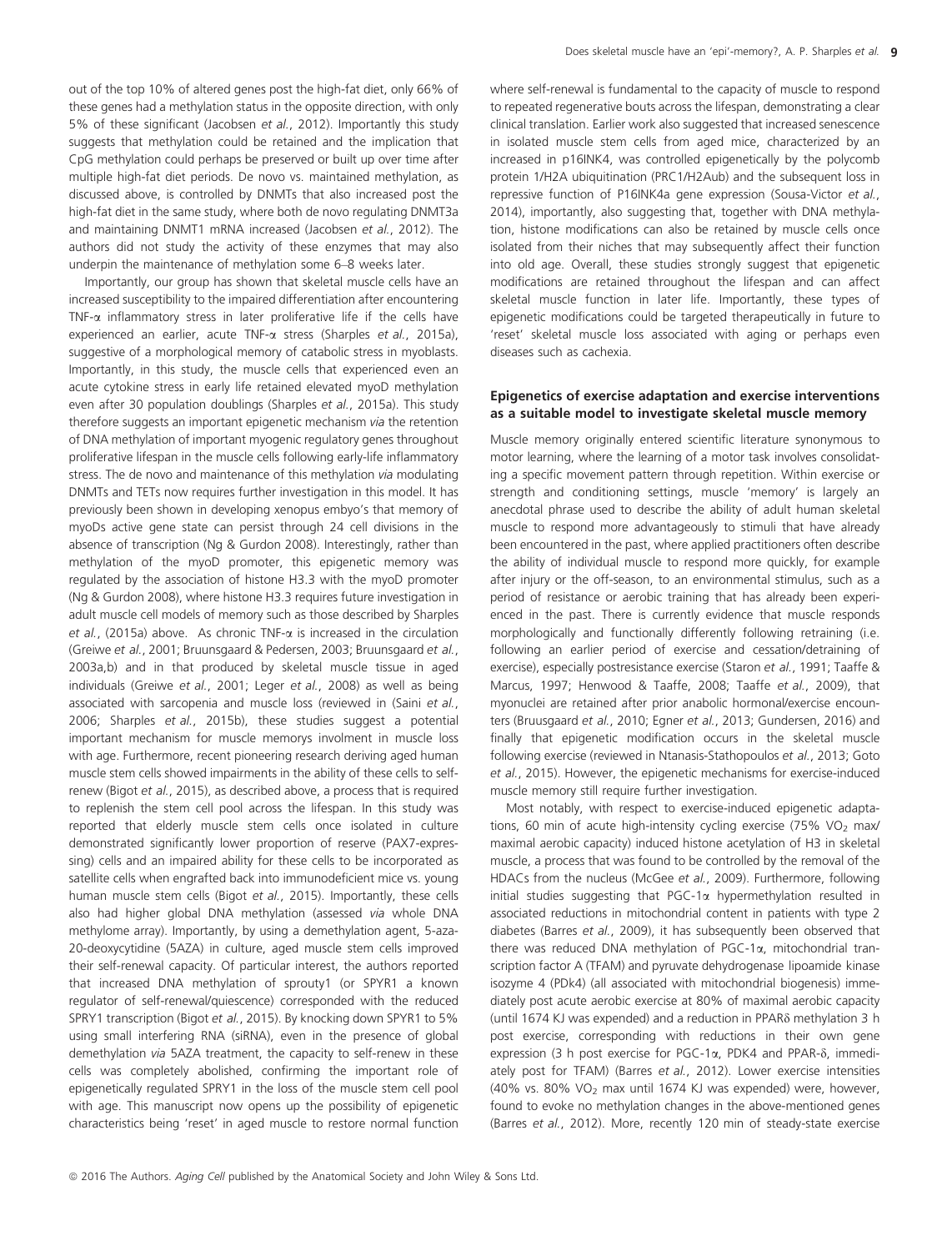(60% Vo2 peak) reportedly increased methylation in the promoter of fatty acid-binding protein 3 (FABP3) after 4 h of recovery resulting in the impaired mRNA transcription (Lane et al., 2015). Furthermore, suppression of DNA methylation was also associated with increased basal mRNA levels of the PGC-1a promoter A after exercise but not the PGC-1a promoter B where this was controlled by the methylation of lysine 4 on histone 3 (H3K4me3) (Lochmann et al., 2015). With respect to chronic exercise, 6 months of supervised aerobic exercise  $3 \times 1$  h per week (varied intensity) changed the methylation of several genes associated with metabolism (Nitert et al., 2012). These included increases in DNA methylation of runt-related transcription factor 1 (RUNX1) and myocyte-specific enhancer factor 2A (MEF2A), transcription factors involved in exercise-induced changes in Glut4 expression influencing glucose uptake in skeletal muscle (Smith et al., 2007, 2008). Furthermore, in the same study, methylation of NADH dehydrogenase ubiquinone 1 subunit C2 (NDUFC2) increased, encoding an enzyme that is part of the respiratory chain (Olsson et al., 2011), as well as observed alterations in the methylation of adiponectin receptors 1 and 2 and bradykinin receptor (BDKRB2), which are both involved in regulating metabolism in the skeletal muscle (Taguchi et al., 2000; Yamauchi et al., 2003). Together with epigenetic alterations at the tissue level, epigenetic modifications are observed in satellite cells after exercise-induced activation (Fujimaki et al., 2014). Increased Wnt/beta-catenin signalling post exercise caused histone modifications promoting gene activation such as H3K4me2 and H3Ac together with corresponding decreases in gene suppressing H3K9me2 on MyF5 and myoD gene promoters that subsequently led to observed exit from the quiescent states in satellite cells and increased number of dividing satellite cells post exercise (Fujimaki et al., 2014). Most notably, exercise in obese mothers (mice) rescued hypermethylation of PGC-1a and corresponding reductions in mRNA levels of PGC-1a, Glut4, Cox4 and CytoC together with the loss in metabolic function in later life of the offspring that was a consequence of the obese in utero environment in the nonexercise group (Laker et al., 2014). Collectively, the above studies fascinatingly suggest that both acute and chronic exercise stimuli can cause epigenetic modifications in skeletal muscle, with the later studies suggesting that an exercise stimulus in the parents can be 'remembered' by the offspring. However, it remains to be seen whether these exercise-induced methylation changes can be retained, or over what period they are lost before a further acute or chronic exercise encounter is required to have the same or accumulative effect. There are currently little or no studies into epigenetic modulation post acute anabolic stimuli such as that of acute resistance exercise or those induced by muscle hypertrophy via chronic resistance exercise. To the authors' knowledge, there are also no studies investigating the epigenetic mechanisms underlying muscle adaptation to prior encounters with muscle growth or loss associated with resistance exercise or metabolic adaptation associated with aerobic exercise. Importantly, studies are required to understand skeletal muscle memory of muscle loss encounters associated with disuse or inactivity, or following nutrient feeding, for example via amino acid administration, or nutrient stress, for example CHO restriction or calorie restriction. Finally, it is unknown whether the skeletal muscle can retain any increase or suppression of methylation if a similar exercise stimulus is encountered in later life, or more stably retain these changes following chronic exercise. As exercise stimuli are routinely undertaken in human skeletal muscle adaptation studies, we propose that exercise via exposure to 'earlier life' training followed by the cessation of training (detraining) back to baseline and then followed by subsequent retraining would be a suitable model to investigate the epigenetic adaptation of skeletal muscle memory at the tissue and cellular level. Finally, it will be fundamental to

experimentally determine the importance of epigenetic modifications using the memory evoking models described above in both terminally differentiated muscle fibres/tissue and satellite cells that do have mitotic potential. As muscle tissue is postmitotic, it could be assumed that epigenetic modifications would be more transient and perhaps important for more acute adaptation. On the other hand, satellite cells can proliferate, self-renew and potentially pass on epigenetic modifications to daughter populations (Sharples et al., 2015a); therefore once incorporated into tissue as myonuclei, this would perhaps implicate a role for satellite cells in memory of the muscle tissue later in life. These notions require important future attention to determine the epigenetic adaptation of skeletal muscle memory and the importance of these modifications both at the cellular and tissue level (depicted in Fig. 1).

#### Conclusion

Skeletal muscle memory is defined as 'The capacity of skeletal muscle to respond differently to environmental stimuli in an adaptive or maladap-tive manner if the stimuli have been previously encountered.' Based on the evidence from metabolic programming studies in animal models, epidemiological evidence in humans as well as a suggested retention of epigenetic information in skeletal muscle cells isolated from different environmental niches or over daughter populations, we suggest that; memory in skeletal muscle is underpinned by epigenetic modifications (epi-memory). The future study of epigenetic modifications during periods of muscle growth, loss, and regrowth, as well as during metabolic disease and aging across the lifespan, has the potential to pave the way for future understanding into the mechanisms of skeletal muscle adaptation and plasticity and potentially provide novel therapeutic targets for ameliorating muscle loss conditions.

## Funding info

No funding information provided.

#### Conflict of interest

None declared.

#### References

- Aguer C, Mercier J, Man CY, Metz L, Bordenave S, Lambert K, Jean E, Lantier L, Bounoua L, Brun JF, Raynaud de Mauverger E, Andreelli F, Foretz M, Kitzmann M (2010) Intramyocellular lipid accumulation is associated with permanent relocation ex vivo and in vitro of fatty acid translocase (FAT)/CD36 in obese patients. Diabetologia 53, 1151-1163.
- Alic N, Tullet JM, Niccoli T, Broughton S, Hoddinott MP, Slack C, Gems D, Partridge L (2014) Cell-nonautonomous effects of dFOXO/DAF-16 in aging. Cell Rep. 6, 608–616.
- Allen RE, McAllister PK, Masak KC, Anderson GR (1982) Influence of age on accumulation of alpha-actin in satellite-cell-derived myotubes in vitro. Mech. Ageing Dev. 18, 89–95.
- Almeida M, Han L, Martin-Millan M, O'Brien CA, Manolagas SC (2007) Oxidative stress antagonizes Wnt signaling in osteoblast precursors by diverting betacatenin from T cell factor- to forkhead box O-mediated transcription. J. Biol. Chem. 282, 27298–27305.
- Alsharidah M, Lazarus NR, George TE, Agley CC, Velloso CP, Harridge SD (2013) Primary human muscle precursor cells obtained from young and old donors produce similar proliferative, differentiation and senescent profiles in culture. Aging Cell, 12, 333–344.
- Anway MD, Cupp AS, Uzumcu M, Skinner MK (2005) Epigenetic transgenerational actions of endocrine disruptors and male fertility. Science 308, 1466– 1469.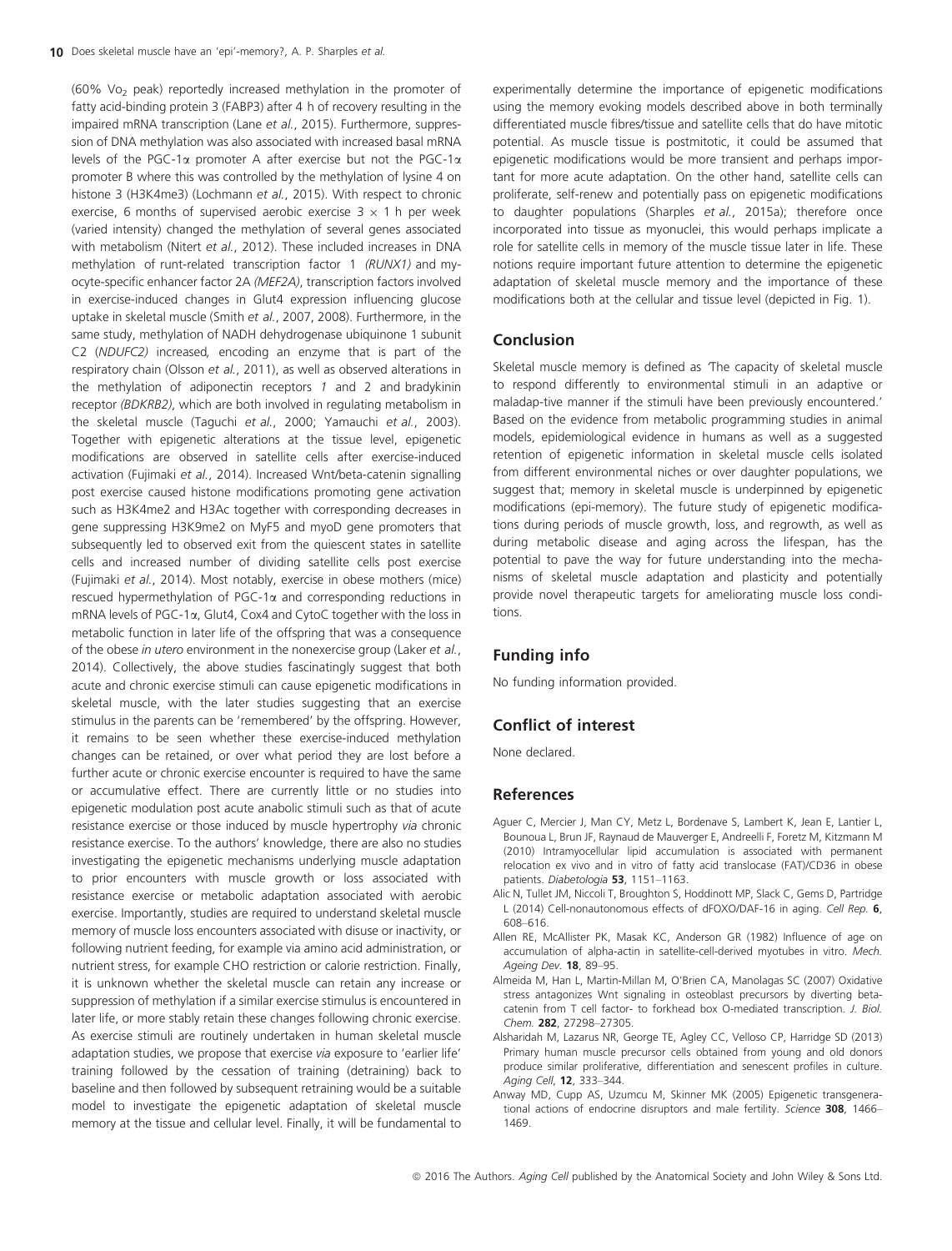- Aragao RD, Guzman-Quevedo O, Perez-Garcia G, Manhaes-de-Castro R, Bolanos-Jimenez F (2014) Maternal protein restriction impairs the transcriptional metabolic flexibility of skeletal muscle in adult rat offspring. Br. J. Nutr., 112, 328–337.
- Bakkar N, Wang J, Ladner KJ, Wang H, Dahlman JM, Carathers M, Acharyya S, Rudnicki MA, Hollenbach AD, Guttridge DC (2008) IKK/NF-kappaB regulates skeletal myogenesis via a signaling switch to inhibit differentiation and promote mitochondrial biogenesis. J. Cell Biol. 180, 787–802.
- Bannister AJ, Kouzarides T (2011) Regulation of chromatin by histone modifications. Cell Res. 21, 381–395.
- Barres R, Osler ME, Yan J, Rune A, Fritz T, Caidahl K, Krook A, Zierath JR (2009) Non-CpG methylation of the PGC-1alpha promoter through DNMT3B controls mitochondrial density. Cell Metab. 10, 189–198.
- Barres R, Yan J, Egan B, Treebak JT, Rasmussen M, Fritz T, Caidahl K, Krook A, O'Gorman DJ, Zierath JR (2012) Acute exercise remodels promoter methylation in human skeletal muscle. Cell Metab. 15, 405–411.
- Beccafico S, Riuzzi F, Puglielli C, Mancinelli R, Fulle S, Sorci G, Donato R (2010) Human muscle satellite cells show age-related differential expression of S100B protein and RAGE. Age (Dordr), 33, 523-541.
- Beermann DH, Cassens RG, Hausman GJ (1978) A second look at fiber type differentiation in porcine skeletal muscle. J. Anim. Sci. 46, 125-132.
- Bhutani N, Burns DM, Blau Helen M (2011) DNA demethylation dynamics. Cell 146, 866–872.
- Bigot A, Jacquemin V, Debacq-Chainiaux F, Butler-Browne GS, Toussaint O, Furling D, Mouly V (2008) Replicative aging down-regulates the myogenic regulatory factors in human myoblasts. Biol. Cell 100, 189-199.
- Bigot A, Duddy WJ, Ouandaogo ZG, Negroni E, Mariot V, Ghimbovschi S, Harmon B, Wielgosik A, Loiseau C, Devaney J, Dumonceaux J, Butler-Browne G, Mouly V, Duguez S (2015) Age-associated methylation suppresses SPRY1, leading to a failure of re-quiescence and loss of the reserve stem cell pool in elderly muscle. Cell Rep. 13, 1172–1182.
- Blesson CS, Sathishkumar K, Chinnathambi V, Yallampalli C (2014) Gestational protein restriction impairs insulin-regulated glucose transport mechanisms in gastrocnemius muscles of adult male offspring. Endocrinology 155, 3036–3046.
- Bogdanovic O, Veenstra GJ (2009) DNA methylation and methyl-CpG binding proteins: developmental requirements and function. Chromosoma 118, 549–565.
- Bowerman B (2005) Cell biology. Oxidative stress and cancer: a beta-catenin convergence. Science 308, 1119-1120.
- Brameld JM, Mostyn A, Dandrea J, Stephenson TJ, Dawson JM, Buttery PJ, Symonds ME (2000) Maternal nutrition alters the expression of insulin-like growth factors in fetal sheep liver and skeletal muscle. J. Endocrinol. 167, 429-437.
- Brown LD, Thorn SR, O'Meara MC, Lavezzi JR, Rozance PJ (2014) A physiological increase in insulin suppresses muscle-specific ubiquitin ligase gene activation in fetal sheep with sustained hypoglycemia. Physiol. Rep. 2, e12045.
- Brunet A, Sweeney LB, Sturgill JF, Chua KF, Greer PL, Lin Y, Tran H, Ross SE, Mostoslavsky R, Cohen HY (2004) Stress-dependent regulation of FOXO transcription factors by the SIRT1 deacetylase. Science 303, 2011-2015.
- Bruunsgaard H, Pedersen BK (2003) Age-related inflammatory cytokines and disease. Immunol. Allergy Clin. North Am. 23, 15-39.
- Bruunsgaard H, Andersen-Ranberg K, Hjelmborg JB, Pedersen BK, Jeune B (2003a) Elevated levels of tumor necrosis factor alpha and mortality in centenarians. Am. J. Med. 115, 278–283.
- Bruunsgaard H, Ladelund S, Pedersen AN, Schroll M, Jorgensen T, Pedersen BK (2003b) Predicting death from tumour necrosis factor-alpha and interleukin-6 in 80-year-old people. Clin. Exp. Immunol. 132, 24-31.
- Bruusgaard JC, Johansen IB, Egner IM, Rana ZA, Gundersen K (2010) Myonuclei acquired by overload exercise precede hypertrophy and are not lost on detraining. Proc. Natl Acad. Sci. USA 107, 15111-15116.
- Budge H, Dandrea J, Mostyn A, Evens Y, Watkins R, Sullivan C, Ingleton P, Stephenson T, Symonds ME (2003) Differential effects of fetal number and maternal nutrition in late gestation on prolactin receptor abundance and adipose tissue development in the neonatal lamb. Pediatr. Res. 53, 302–308.
- Campos EI, Stafford JM, Reinberg D (2014) Epigenetic inheritance: histone bookmarks across generations. Trends Cell Biol. 24, 664–674.
- Carlson ME, Conboy IM (2007) Loss of stem cell regenerative capacity within aged niches. Aging Cell 6, 371-382.
- Charge SB, Brack AS, Hughes SM (2002) Aging-related satellite cell differentiation defect occurs prematurely after Ski-induced muscle hypertrophy. Am. J. Physiol. Cell Physiol. 283, C1228–C1241.
- Chen Q, Yan M, Cao Z, Li X, Zhang Y, Shi J, Feng GH, Peng H, Zhang X, Zhang Y, Qian J, Duan E, Zhai Q, Zhou Q (2016) Sperm tsRNAs contribute to

intergenerational inheritance of an acquired metabolic disorder. Science 351, 397–400.

- Claycombe KJ, Roemmich JN, Johnson L, Vomhof-DeKrey EE, Johnson WT (2015) Skeletal muscle Sirt3 expression and mitochondrial respiration are regulated by a prenatal low-protein diet. J. Nutr. Biochem. 26, 184–189.
- Confortim HD, Jeronimo LC, Centenaro LA, Felipe PP, Brancalhao RM, Michelin MS, Torrejais MM (2015) Effects of aging and maternal protein restriction on the muscle fibers morphology and neuromuscular junctions of rats after nutritional recovery. Micron (Oxford, England: 1993) 71, 7–13.
- Corbu A, Scaramozza A, Badiali-DeGiorgi L, Tarantino L, Papa V, Rinaldi R, D'Alessandro R, Zavatta M, Laus M, Lattanzi G, Cenacchi G (2010) Satellite cell characterization from aging human muscle. Neurol. Res. 32, 63–72.
- Cossu G, Borello U (1999) Wnt signaling and the activation of myogenesis in mammals. EMBO J. 18, 6867–6872.
- Costello PM, Rowlerson A, Astaman NA, Anthony FE, Sayer AA, Cooper C, Hanson MA, Green LR (2008) Peri-implantation and late gestation maternal undernutrition differentially affect fetal sheep skeletal muscle development. J. Physiol. 586, 2371–2379.
- Costello PM, Hollis LJ, Cripps RL, Bearpark N, Patel HP, Sayer AA, Cooper C, Hanson MA, Ozanne SE, Green LR (2013) Lower maternal body condition during pregnancy affects skeletal muscle structure and glut-4 protein levels but not glucose tolerance in mature adult sheep. Reprod. Sci. (Thousand Oaks, Calif.) 20, 1144–1155.
- Deng HZ, Deng H, Cen CQ, Chen KY, Du ML (2014) Post-receptor crosstalk between growth hormone and insulin signal in rats born small for gestational age with catch-up growth. PLoS One 9, e100459.
- Desclee de Maredsous C, Oozeer R, Barbillon P, Mary-Huard T, Delteil C, Blachier F (2016). High-protein exposure during gestation or lactation or after weaning has a period-specific signature on rat pup weight, adiposity, food intake, and glucose homeostasis up to 6 weeks of age. J Nutr 146, 21-29.
- Dilworth FJ, Blais A (2011) Epigenetic regulation of satellite cell activation during muscle regeneration. Stem Cell Res. Ther. 2, 18.
- Donkin I, Versteyhe S, Ingerslev LR, Qian K, Mechta M, Nordkap L, Mortensen B, Appel EV, Jorgensen N, Kristiansen VB, Hansen T, Workman CT, Zierath JR, Barres R (2016) Obesity and bariatric surgery drive epigenetic variation of spermatozoa in humans. Cell Metab. 23, 369-378.
- Draeger A, Weeds AG, Fitzsimons RB (1987) Primary, secondary and tertiary myotubes in developing skeletal muscle: a new approach to the analysis of human myogenesis. J. Neurol. Sci. 81, 19-43.
- Dwyer CM, Stickland NC (1994) Supplementation of a restricted maternal diet with protein or carbohydrate alone prevents a reduction in fetal muscle fibre number in the guinea-pig. Br. J. Nutr. 72, 173-180.
- Dwyer CM, Madgwick AJ, Ward SS, Stickland NC (1995) Effect of maternal undernutrition in early gestation on the development of fetal myofibres in the guinea-pig. Reprod. Fertil. Dev. 7, 1285–1292.
- Egner IM, Bruusgaard JC, Eftestol E, Gundersen K (2013) A cellular memory mechanism aids overload hypertrophy in muscle long after an episodic exposure to anabolic steroids. J. Physiol. 591, 6221–6230.
- Elahi MM, Cagampang FR, Mukhtar D, Anthony FW, Ohri SK, Hanson MA (2009) Long-term maternal high-fat feeding from weaning through pregnancy and lactation predisposes offspring to hypertension, raised plasma lipids and fatty liver in mice. Br. J. Nutr. 102, 514–519.
- Fahey AJ, Brameld JM, Parr T, Buttery PJ (2005) The effect of maternal undernutrition before muscle differentiation on the muscle fiber development of the newborn lamb. J. Anim. Sci. 83, 2564-2571.
- Fainberg HP, Almond KL, Li D, Rauch C, Bikker P, Symonds ME, Mostyn A (2014) Impact of maternal dietary fat supplementation during gestation upon skeletal muscle in neonatal pigs. BMC Physiol. 14, 6.
- Ford SP, Hess BW, Schwope MM, Nijland MJ, Gilbert JS, Vonnahme KA, Means WJ, Han H, Nathanielsz PW (2007) Maternal undernutrition during early to midgestation in the ewe results in altered growth, adiposity, and glucose tolerance in male offspring. J. Anim. Sci. 85, 1285-1294.
- Foulstone EJ, Savage PB, Crown AL, Holly JM, Stewart CE (2003) Adaptations of the IGF system during malignancy: human skeletal muscle versus the systemic environment. Horm. Metab. Res. 35, 667–674.
- Fujimaki S, Hidaka R, Asashima M, Takemasa T, Kuwabara T (2014) Wnt proteinmediated satellite cell conversion in adult and aged mice following voluntary wheel running. J. Biol. Chem. 289, 7399–7412.
- Gale CR, Martyn CN, Cooper C, Sayer AA (2007) Grip strength, body composition, and mortality. Int. J. Epidemiol. 36, 228-235.
- Gapp K, Jawaid A, Sarkies P, Bohacek J, Pelczar P, Prados J, Farinelli L, Miska E, Mansuy IM (2014) Implication of sperm RNAs in transgenerational inheritance of the effects of early trauma in mice. Nat. Neurosci. 17, 667-669.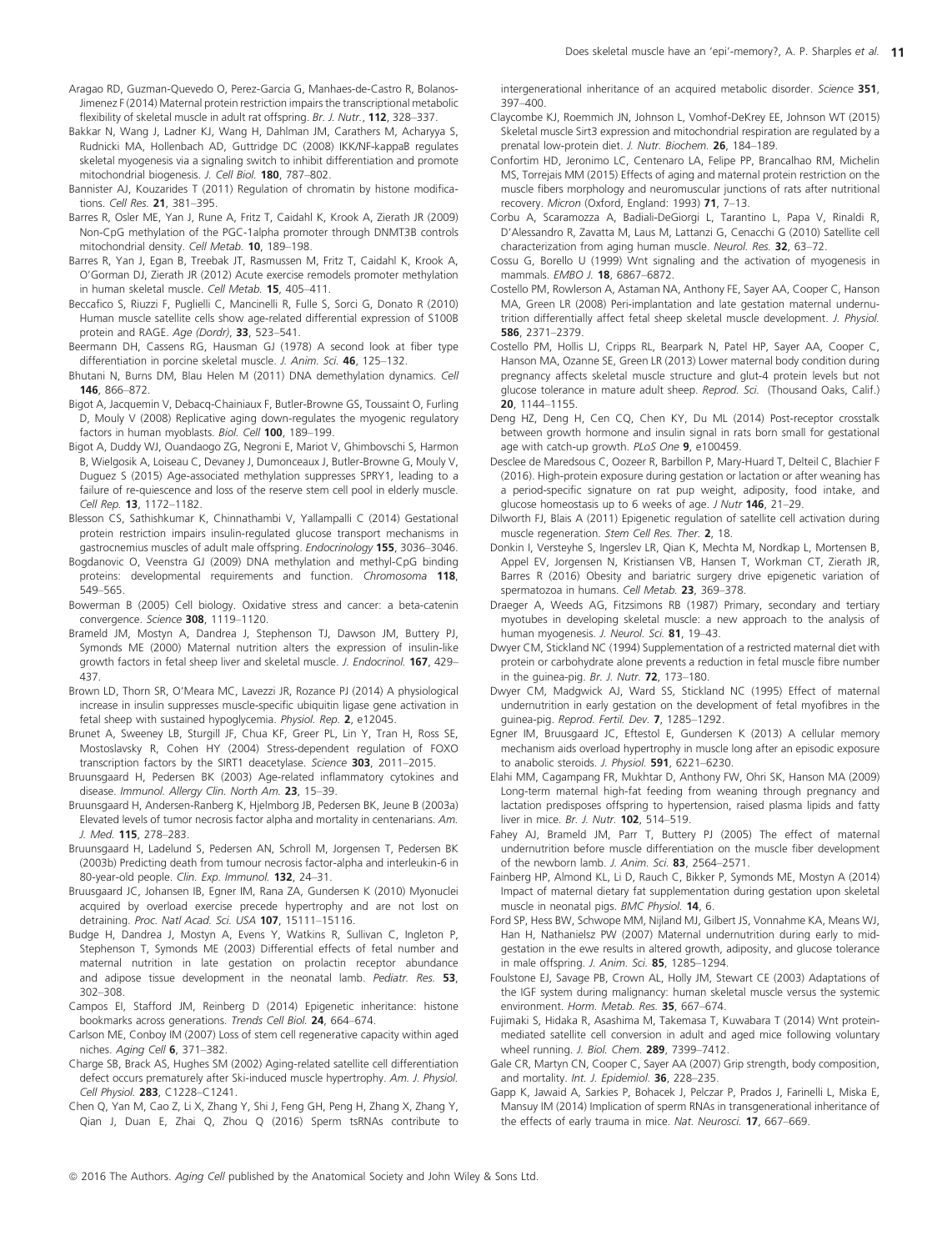Gardner DS, Tingey K, Van Bon BW, Ozanne SE, Wilson V, Dandrea J, Keisler DH, Stephenson T, Symonds ME (2005) Programming of glucose-insulin metabolism in adult sheep after maternal undernutrition. Am. J. Physiol. Regul. Integr. Comp. Physiol. 289, R947–R954.

Giannakou ME, Goss M, Junger MA, Hafen E, Leevers SJ, Partridge L (2004) Longlived Drosophila with overexpressed dFOXO in adult fat body. Science 305, 361.

Gluckman PD, Lillycrop KA, Vickers MH, Pleasants AB, Phillips ES, Beedle AS, Burdge GC, Hanson MA (2007) Metabolic plasticity during mammalian development is directionally dependent on early nutritional status. Proc. Natl Acad. Sci. USA 104, 12796–12800.

Goto S, Kawakami K, Naito H, Katamoto S, Radak Z (2015) Epigenetic Modulation of Gene Expression by Exercise. In Nutrition, Exercise and Epigenetics: Ageing Interventions. (Yu BP, ed.). New York, USA: Springer International Publishing, pp. 85–100.

Grandjean V, Fourre S, De Abreu DA, Derieppe MA, Remy JJ, Rassoulzadegan M (2015) RNA-mediated paternal heredity of diet-induced obesity and metabolic disorders. Sci. Rep. 5, 18193.

Green CJ, Bunprajun T, Pedersen BK, Scheele C (2013) Physical activity is associated with retained muscle metabolism in human myotubes challenged with palmitate. J. Physiol. 591, 4621-4635.

Greer EL, Brunet A (2005) FOXO transcription factors at the interface between longevity and tumor suppression. Oncogene 24, 7410-7425.

Greiwe JS, Cheng B, Rubin DC, Yarasheski KE, Semenkovich CF (2001) Resistance exercise decreases skeletal muscle tumor necrosis factor alpha in frail elderly humans. FASEB J. **15**, 475-482.

Gundersen K (2016) Muscle memory and a new cellular model for muscle atrophy and hypertrophy. J. Exp. Biol. 219, 235-242.

Guzman-Quevedo O, Da Silva Aragao R, Perez Garcia G, Matos RJ, de Sa Braga Oliveira A, Manhaes de Castro R, Bolanos-Jimenez F (2013) Impaired hypothalamic mTOR activation in the adult rat offspring born to mothers fed a lowprotein diet. PLoS One 8, e74990.

Hansen KH, Bracken AP, Pasini D, Dietrich N, Gehani SS, Monrad A, Rappsilber J, Lerdrup M, Helin K (2008) A model for transmission of the H3K27me3 epigenetic mark. Nat. Cell Biol. 10, 1291-1300.

Henwood TR, Taaffe DR (2008) Detraining and retraining in older adults following long-term muscle power or muscle strength specific training. J. Gerontol. A Biol. Sci. Med. Sci. 63, 751-758.

Hidestrand M, Richards-Malcolm S, Gurley CM, Nolen G, Grimes B, Waterstrat A, Zant GV, Peterson CA (2008) Sca-1-expressing nonmyogenic cells contribute to fibrosis in aged skeletal muscle. J. Gerontol. A Biol. Sci. Med. Sci. 63, 566-579.

van der Horst A, Burgering BM (2007) Stressing the role of FoxO proteins in lifespan and disease. Nat. Rev. Mol. Cell Biol. 8, 440–450.

Ito S, D'Alessio AC, Taranova OV, Hong K, Sowers LC, Zhang Y (2010) Role of Tet proteins in 5mC to 5hmC conversion, ES-cell self-renewal and inner cell mass specification. Nature 466, 1129-1133.

Jackman RW, Kandarian SC (2004) The molecular basis of skeletal muscle atrophy. Am. J. Physiol. Cell Physiol. 287, C834-C843.

Jackson MJ, McArdle A (2011) Age-related changes in skeletal muscle reactive oxygen species generation and adaptive responses to reactive oxygen species. J. Physiol. 589, 2139–2145.

Jacobsen SC, Brons C, Bork-Jensen J, Ribel-Madsen R, Yang B, Lara E, Hall E, Calvanese V, Nilsson E, Jorgensen SW, Mandrup S, Ling C, Fernandez AF, Fraga MF, Poulsen P, Vaag A (2012) Effects of short-term high-fat overfeeding on genome-wide DNA methylation in the skeletal muscle of healthy young men. Diabetologia 55, 3341–3349.

Kandalla PK, Goldspink G, Butler-Browne G, Mouly V (2011) Mechano Growth Factor E peptide (MGF-E), derived from an isoform of IGF-1, activates human muscle progenitor cells and induces an increase in their fusion potential at different ages. Mech. Ageing Dev. 132, 154-162.

Khan IY, Dekou V, Douglas G, Jensen R, Hanson MA, Poston L, Taylor PD (2005) A high-fat diet during rat pregnancy or suckling induces cardiovascular dysfunction in adult offspring. Am. J. Physiol. Regul. Integr. Comp. Physiol. 288, R127–R133.

Krssak M, Falk Petersen K, Dresner A, DiPietro L, Vogel SM, Rothman DL, Roden M, Shulman GI (1999) Intramyocellular lipid concentrations are correlated with insulin sensitivity in humans: a 1H NMR spectroscopy study. Diabetologia 42, 113–116.

Kruse M, Keyhani-Nejad F, Isken F, Nitz B, Kretschmer A, Reischl E, de Las Heras Gala T, Osterhoff MA, Grallert H, Pfeiffer AF (2015) A high fat diet during mouse pregnancy and lactation targets GIP-regulated metabolic pathways in adult male offspring. Diabetes, 65, 574-584.

Laker RC, Ryall JG (2016) DNA methylation in skeletal muscle stem cell specification, proliferation, and differentiation. Stem Cells Int. 2016, 9.

Laker RC, Lillard TS, Okutsu M, Zhang M, Hoehn KL, Connelly JJ, Yan Z (2014) Exercise prevents maternal high-fat diet-induced hypermethylation of the Pgc-1alpha gene and age-dependent metabolic dysfunction in the offspring. Diabetes **63**, 1605–1611.

Lancioni H, Lucentini L, Palomba A, Fulle S, Micheli MR, Panara F (2007) Muscle actin isoforms are differentially expressed in human satellite cells isolated from donors of different ages. Cell Biol. Int. 31, 180-185.

Lane SC, Camera DM, Lassiter DG, Areta JL, Bird SR, Yeo WK, Jeacocke NA, Krook A, Zierath JR, Burke LM, Hawley JA (2015) Effects of sleeping with reduced carbohydrate availability on acute training responses. J. Appl. Physiol. (1985) 119, 643–655.

Latouche C, Heywood SE, Henry SL, Ziemann M, Lazarus R, El-Osta A, Armitage JA, Kingwell BA (2014) Maternal overnutrition programs changes in the expression of skeletal muscle genes that are associated with insulin resistance and defects of oxidative phosphorylation in adult male rat offspring. J. Nutr. 144, 237–244.

Lau MM, Stewart CE, Liu Z, Bhatt H, Rotwein P, Stewart CL (1994) Loss of the imprinted IGF2/cation-independent mannose 6-phosphate receptor results in fetal overgrowth and perinatal lethality. Genes Dev. 8, 2953–2963.

Laukkanen P, Heikkinen E, Kauppinen M (1995) Muscle strength and mobility as predictors of survival in 75–84-year-old people. Age Ageing 24, 468–473.

Lees SJ, Rathbone CR, Booth FW (2006) Age-associated decrease in muscle precursor cell differentiation. Am. J. Physiol. Cell Physiol. 290, C609-C615.

Leger B, Derave W, De Bock K, Hespel P, Russell AP (2008) Human sarcopenia reveals an increase in SOCS-3 and myostatin and a reduced efficiency of Akt phosphorylation. Rejuvenation Res. 11, 163–175B.

Li H, Malhotra S, Kumar A (2008) Nuclear factor-kappa B signaling in skeletal muscle atrophy. J. Mol. Med. (Berlin, Germany) 86, 1113–1126.

Liebers R, Rassoulzadegan M, Lyko F (2014) Epigenetic regulation by heritable RNA. PLoS Genet. 10, e1004296.

Liu X, Pan S, Li X, Sun Q, Yang X, Zhao R (2015) Maternal low-protein diet affects myostatin signaling and protein synthesis in skeletal muscle of offspring piglets at weaning stage. Eur. J. Nutr. 54, 971–979.

Lochmann TL, Thomas RR, Bennett JP Jr, Taylor SM (2015) Epigenetic modifications of the PGC-1alpha promoter during exercise induced expression in mice. PLoS One 10, e0129647.

Lorenzon P, Bandi E, de Guarrini F, Pietrangelo T, Schafer R, Zweyer M, Wernig A, Ruzzier F (2004) Ageing affects the differentiation potential of human myoblasts. Exp. Gerontol. 39, 1545–1554.

Mallinson JE, Sculley DV, Craigon J, Plant R, Langley-Evans SC, Brameld JM (2007) Fetal exposure to a maternal low-protein diet during mid-gestation results in muscle-specific effects on fibre type composition in young rats. Br. J. Nutr. 98, 292–299.

Maltin CA, Delday MI, Sinclair KD, Steven J, Sneddon AA (2001) Impact of manipulations of myogenesis in utero on the performance of adult skeletal muscle. Reproduction (Cambridge, England) 122, 359–374.

Mann CJ, Perdiguero E, Kharraz Y, Aguilar S, Pessina P, Serrano AL, Munoz-Canoves P (2011) Aberrant repair and fibrosis development in skeletal muscle. Skelet Muscle 1, 21.

Maples JM, Brault JJ (2015) Lipid exposure elicits differential responses in gene expression and DNA methylation in primary human skeletal muscle cells from severely obese women. Physiol. Genomics 47, 139-146.

Marin P, Andersson B, Krotkiewski M, Bjorntorp P (1994) Muscle fiber composition and capillary density in women and men with NIDDM. Diabetes Care 17, 382-386.

Maunakea AK, Chepelev I, Cui K, Zhao K (2013) Intragenic DNA methylation modulates alternative splicing by recruiting MeCP2 to promote exon recognition. Cell Res. 23, 1256–1269.

McGee SL, Fairlie E, Garnham AP, Hargreaves M (2009) Exercise-induced histone modifications in human skeletal muscle. J. Physiol. 587, 5951–5958.

McLeod KI, Goldrick RB, Whyte HM (1972) The effect of maternal malnutrition on the progeny in the rat. Studies on growth, body composition and organ cellularity in first and second generation progeny. Aust. J. Exp. Biol. Med. Sci. 50, 435–446.

McPherron AC, Lee SJ (1997) Double muscling in cattle due to mutations in the myostatin gene. Proc. Natl Acad. Sci. USA 94, 12457–12461.

Merritt EK, Stec MJ, Thalacker-Mercer A, Windham ST, Cross JM, Shelley DP, Tuggle SC, Kosek DJ, Kim JS, Bamman MM (2013) Heightened muscle inflammation susceptibility may impair regenerative capacity in aging humans. J. Appl. Physiol., 115, 937–948.

Morali OG, Jouneau A, McLaughlin KJ, Thiery JP, Larue L (2000) IGF-II promotes mesoderm formation. Dev. Biol. 227, 133–145.

Ng RK, Gurdon JB (2008) Epigenetic inheritance of cell differentiation status. Cell Cycle 7, 1173–1177.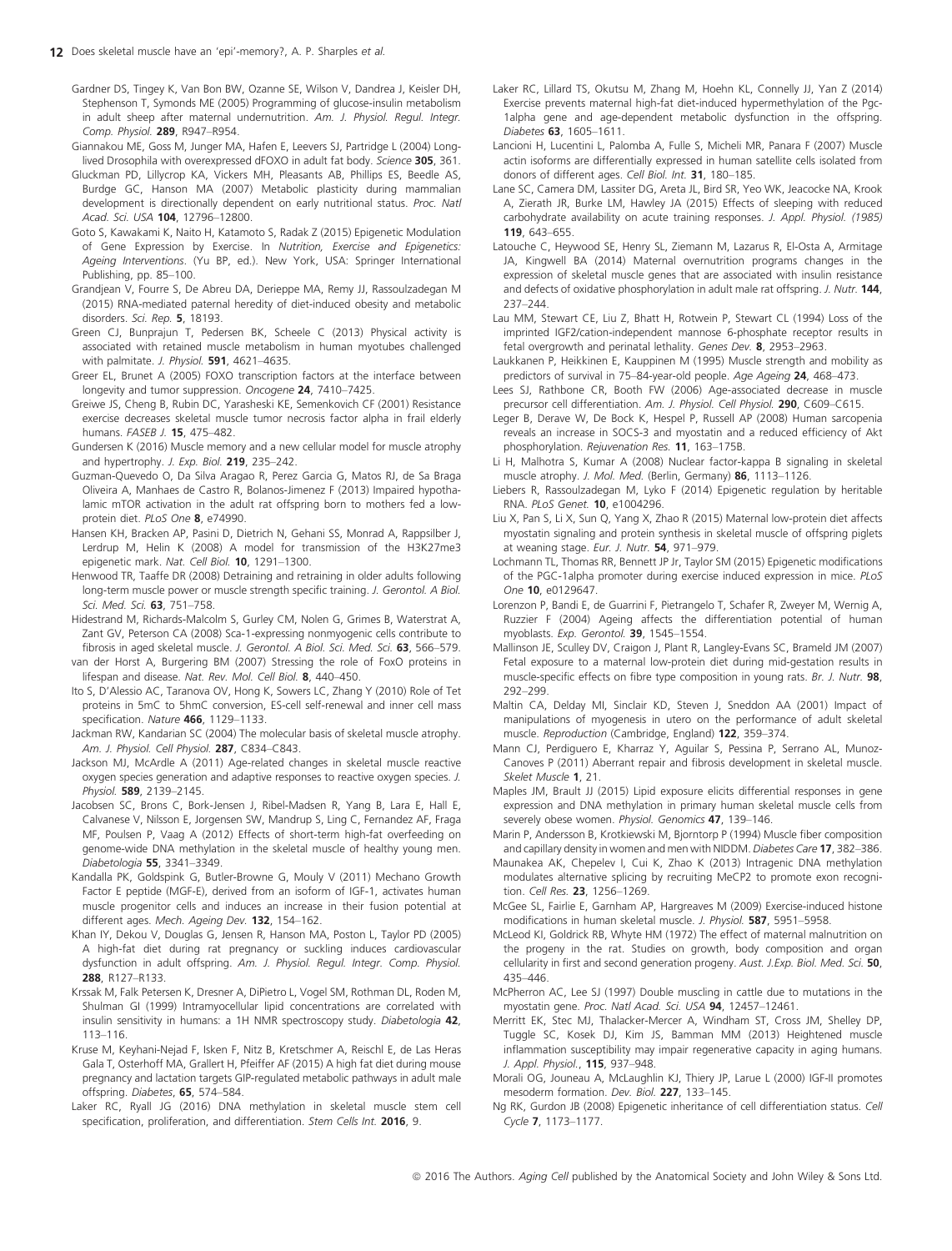- NICE (2010) Weight management before, during and after pregnancy. In PH27 (TNIfHaCE (NICE), eds). London, UK: The National Institute for Health and Care Excellence (NICE), pp. 1–57.
- Nitert MD, Dayeh T, Volkov P, Elgzyri T, Hall E, Nilsson E, Yang BT, Lang S, Parikh H, Wessman Y, Weishaupt H, Attema J, Abels M, Wierup N, Almgren P, Jansson PA, Ronn T, Hansson O, Eriksson KF, Groop L, Ling C (2012) Impact of an exercise intervention on DNA methylation in skeletal muscle from first-degree relatives of patients with type 2 diabetes. Diabetes 61, 3322–3332.
- Ntanasis-Stathopoulos J, Tzanninis J, Philippou A, Koutsilieris M (2013) Epigenetic regulation on gene expression induced by physical exercise. J. Musculoskelet. Neuronal Interact. 13, 133–146.
- Olsson AH, Ronn T, Ladenvall C, Parikh H, Isomaa B, Groop L, Ling C (2011) Two common genetic variants near nuclear-encoded OXPHOS genes are associated with insulin secretion in vivo. Eur. J. Endocrinol. **164**, 765-771.
- Oxford Dictionary (2015) [http://www.oxforddictionaries.com/definition/english/](http://www.oxforddictionaries.com/definition/english/epigenetics) [epigenetics](http://www.oxforddictionaries.com/definition/english/epigenetics)
- Ozanne SE, Jensen CB, Tingey KJ, Storgaard H, Madsbad S, Vaag AA (2005) Low birthweight is associated with specific changes in muscle insulin-signalling protein expression. Diabetologia 48, 547-552.
- Patel HP, Syddall HE, Martin HJ, Stewart CE, Cooper C, Sayer AA (2010) Hertfordshire sarcopenia study: design and methods. BMC Geriatr. 10, 43.
- Patel H, Syddall HE, Martin HJ, Cooper C, Stewart C, Sayer AA (2011) The feasibility and acceptability of muscle biopsy in epidemiological studies: findings from the Hertfordshire Sarcopenia Study (HSS). J. Nutr. Health Aging 15, 10-15.
- Patel HP, Jameson KA, Syddall HE, Martin HJ, Stewart CE, Cooper C, Sayer AA (2012) Developmental influences, muscle morphology, and sarcopenia in community-dwelling older men. J. Gerontol. A Biol. Sci. Med. Sci. 67, 82–87.
- Patel HP, Al-Shanti N, Davies LC, Barton SJ, Grounds MD, Tellam RL, Stewart CE, Cooper C, Sayer AA (2014) Lean mass, muscle strength and gene expression in community dwelling older men: findings from the Hertfordshire Sarcopenia Study (HSS). Calcif. Tissue Int. 95, 308-316.
- Petruk S, Sedkov Y, Johnston DM, Hodgson JW, Black KL, Kovermann SK. Beck S. Canaani E, Brock HW, Mazo A (2012) TrxG and PcG proteins but not methylated histones remain associated with DNA through replication. Cell 150, 922-933.
- Phillips DI, Caddy S, Ilic V, Fielding BA, Frayn KN, Borthwick AC, Taylor R (1996) Intramuscular triglyceride and muscle insulin sensitivity: evidence for a relationship in nondiabetic subjects. Metabolism 45, 947-950.
- Pietrangelo T, Puglielli C, Mancinelli R, Beccafico S, Fano G, Fulle S (2009) Molecular basis of the myogenic profile of aged human skeletal muscle satellite cells during differentiation. Exp. Gerontol. 44, 523–531.
- Quigley SP, Kleemann DO, Kakar MA, Owens JA, Nattrass GS, Maddocks S, Walker SK (2005) Myogenesis in sheep is altered by maternal feed intake during the peri-conception period. Anim. Reprod. Sci. 87, 241-251.
- Rantanen T (2003) Muscle strength, disability and mortality. Scand. J. Med. Sci. Sports 13, 3–8.
- Rantanen T, Guralnik JM, Foley D, Masaki K, Leveille S, Curb JD, White L (1999) Midlife hand grip strength as a predictor of old age disability. JAMA 281, 558– 560.
- Rantanen T, Avlund K, Suominen H, Schroll M, Frandin K, Pertti E (2002) Muscle strength as a predictor of onset of ADL dependence in people aged 75 years. Aging Clin. Exp. Res. **14**, 10-15.
- Ravelli AC, van der Meulen JH, Michels RP, Osmond C, Barker DJ, Hales CN, Bleker OP (1998) Glucose tolerance in adults after prenatal exposure to famine. Lancet 351, 173–177.
- Ravelli AC, van Der Meulen JH, Osmond C, Barker DJ, Bleker OP (1999) Obesity at the age of 50 y in men and women exposed to famine prenatally. Am. J. Clin. Nutr. 70, 811–816.
- Raychaudhuri N, Thamotharan S, Srinivasan M, Mahmood S, Patel MS, Devaskar SU (2014) Postnatal exposure to a high-carbohydrate diet interferes epigenetically with thyroid hormone receptor induction of the adult male rat skeletal muscle glucose transporter isoform 4 expression. J. Nutr. Biochem. 25, 1066– 1076.
- de Rooij SR, Roseboom TJ (2013) The developmental origins of ageing: study protocol for the Dutch famine birth cohort study on ageing. BMJ Open. 3, e003167.
- Roseboom TJ, van der Meulen JH, Osmond C, Barker DJ, Ravelli AC, Bleker OP (2000a) Plasma lipid profiles in adults after prenatal exposure to the Dutch famine. Am. J. Clin. Nutr. 72, 1101-1106.
- Roseboom TJ, van der Meulen JH, Osmond C, Barker DJ, Ravelli AC, Schroeder-Tanka JM, van Montfrans GA, Michels RP, Bleker OP (2000b) Coronary heart disease after prenatal exposure to the Dutch famine, 1944–45. Heart (British Cardiac Society)84, 595–598.
- Sabourin LA, Rudnicki MA (2000) The molecular regulation of myogenesis. Clin. Genet. 57, 16–25.
- Saffery R (2014) Epigenetic change as the major mediator of fetal programming in humans: are we there yet? Ann. Nutr. Metab. 64, 203-207.
- Saini A, Al-Shanti N, Stewart CE (2006) Waste management cytokines, growth factors and cachexia. Cytokine Growth Factor Rev. 17, 475–486.
- Saini A, Al-Shanti N, Sharples AP, Stewart CE (2012) Sirtuin 1 regulates skeletal myoblast survival and enhances differentiation in the presence of resveratrol. Exp. Physiol. 97, 400–418.
- Samuelsson AM, Matthews PA, Argenton M, Christie MR, McConnell JM, Jansen EH, Piersma AH, Ozanne SE, Twinn DF, Remacle C, Rowlerson A, Poston L, Taylor PD (2008) Diet-induced obesity in female mice leads to offspring hyperphagia, adiposity, hypertension, and insulin resistance: a novel murine model of developmental programming. Hypertension 51, 383– 392.
- Sandri M, Sandri C, Gilbert A, Skurk C, Calabria E, Picard A, Walsh K, Schiaffino S, Lecker SH, Goldberg AL (2004) Foxo transcription factors induce the atrophyrelated ubiquitin ligase atrogin-1 and cause skeletal muscle atrophy. Cell 117, 399–412.
- Sati S, Tanwar VS, Kumar KA, Patowary A, Jain V, Ghosh S, Ahmad S, Singh M, Reddy SU, Chandak GR, Raghunath M, Sivasubbu S, Chakraborty K, Scaria V, Sengupta S (2012) High resolution methylome map of rat indicates role of intragenic DNA methylation in identification of coding region. PLoS One 7, e31621.
- Sayer AA, Cooper C (2005) Fetal programming of body composition and musculoskeletal development. Early Hum. Dev. 81, 735–744.
- Sayer AA, Syddall HE, Dennison EM, Gilbody HJ, Duggleby SL, Cooper C, Barker DJ, Phillips DI (2004a) Birth weight, weight at 1 y of age, and body composition in older men: findings from the Hertfordshire Cohort Study. Am. J. Clin. Nutr. 80, 199–203.
- Sayer AA, Syddall HE, Gilbody HJ, Dennison EM, Cooper C (2004b) Does sarcopenia originate in early life? Findings from the Hertfordshire cohort study. J. Gerontol. A Biol. Sci. Med. Sci. 59, M930–M934.
- Sayer AA, Dennison EM, Syddall HE, Jameson K, Martin HJ, Cooper C (2008) The developmental origins of sarcopenia: using peripheral quantitative computed tomography to assess muscle size in older people. J. Gerontol. A Biol. Sci. Med. Sci. 63, 835–840.
- Schmidl C, Klug M, Boeld TJ, Andreesen R, Hoffmann P, Edinger M, Rehli M (2009) Lineage-specific DNA methylation in T cells correlates with histone methylation and enhancer activity. Genome Res. 19, 1165–1174.
- Schuettengruber B, Martinez AM, Iovino N, Cavalli G (2011) Trithorax group proteins: switching genes on and keeping them active. Nat. Rev. Mol. Cell Biol. 12, 799–814.
- Segales J, Perdiguero E, Munoz-Canoves P (2015) Epigenetic control of adult skeletal muscle stem cell functions. FEBS J. 282, 1571-1588.
- Serrano AL, Munoz-Canoves P (2010) Regulation and dysregulation of fibrosis in skeletal muscle. Exp. Cell Res. 316, 3050–3058.
- Sharma U, Conine CC, Shea JM, Boskovic A, Derr AG, Bing XY, Belleannee C, Kucukural A, Serra RW, Sun F, Song L, Carone BR, Ricci EP, Li XZ, Fauquier L, Moore MJ, Sullivan R, Mello CC, Garber M, Rando OJ (2016) Biogenesis and function of tRNA fragments during sperm maturation and fertilization in mammals. Science 351, 391-396.
- Sharples AP, Stewart CE (2011) Myoblast models of skeletal muscle hypertrophy and atrophy. Curr. Opin. Clin. Nutr. Metab. Care 14, 230-236.
- Sharples AP, Al-Shanti N, Stewart CE (2010) C2 and C2C12 murine skeletal myoblast models of atrophic and hypertrophic potential: relevance to disease and ageing? J. Cell. Physiol. 225, 240–250.
- Sharples AP, Al-Shanti N, Lewis MP, Stewart CE (2011) Reduction of myoblast differentiation following multiple population doublings in mouse C2 C12 cells: a model to investigate ageing? J. Cell. Biochem. 112, 3773–3785.
- Sharples AP, Player DJ, Martin NR, Mudera V, Stewart CE, Lewis MP (2012) Modelling in vivo skeletal muscle ageing in vitro using three-dimensional bioengineered constructs. Aging Cell 11, 986-995.
- Sharples A, Polydorou I, Hughes D, Owens D, Hughes T, Stewart C (2015a) Skeletal muscle cells possess a 'memory' of acute early life TNF-a exposure: role of epigenetic adaptation. Biogerontology DOI: [10.1007/s10522-015-9604-x](http://dx.doi.org/10.1007/s10522-015-9604-x) Epub Ahead of Print, 1–15.
- Sharples AP, Hughes DC, Deane CS, Saini A, Selman C, Stewart CE (2015b) Longevity and skeletal muscle mass: the role of IGF signalling, the sirtuins, dietary restriction and protein intake. Aging Cell 14, 511-523.
- Shefer G, Van de Mark DP, Richardson JB, Yablonka-Reuveni Z (2006) Satellite-cell pool size does matter: defining the myogenic potency of aging skeletal muscle. Dev. Biol. 294, 55–66.